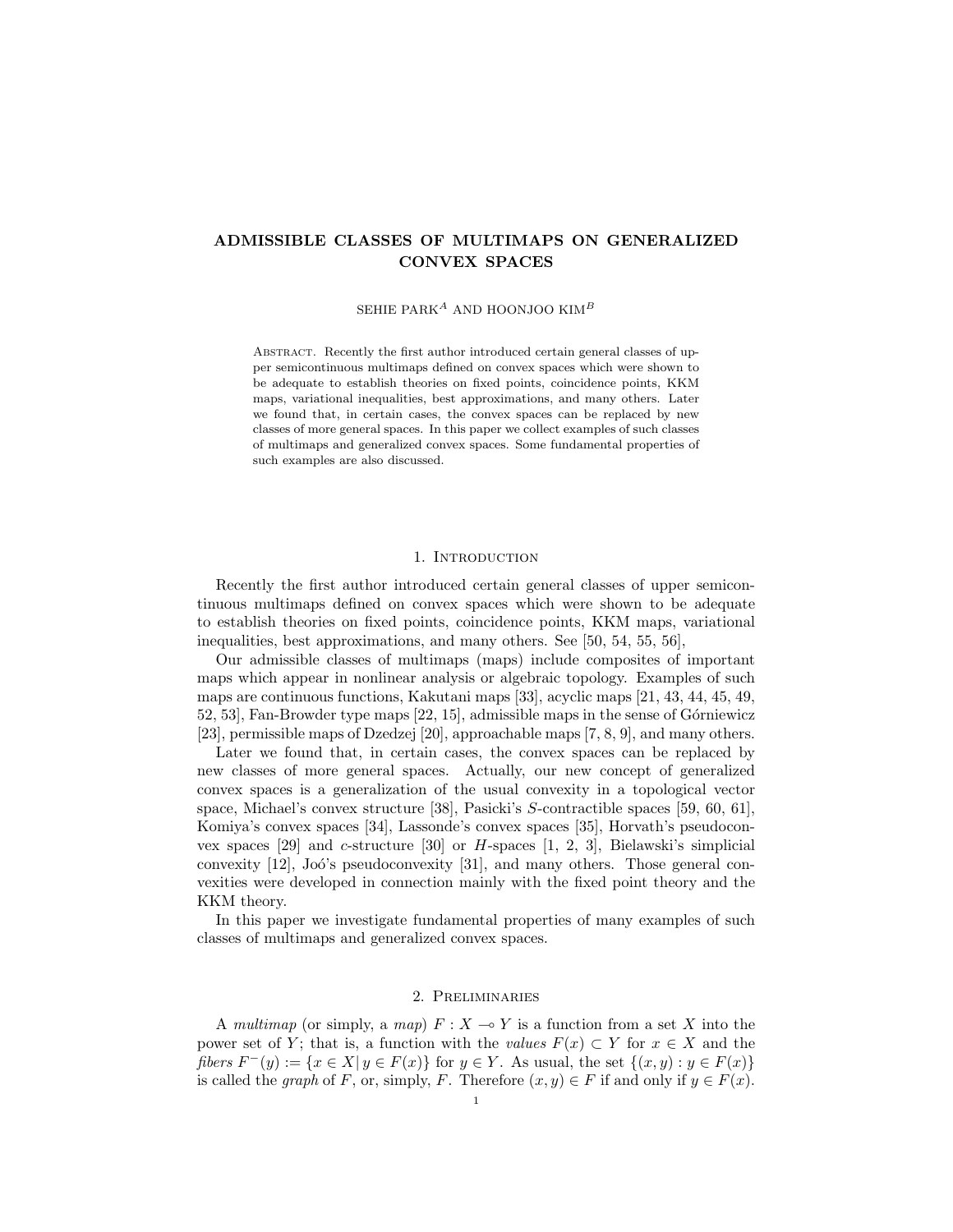For  $A \subset X$ , let  $F(A) := \bigcup \{ F(x) \mid x \in A \}$ . For any  $B \subset Y$ , the lower inverse of  $B$  under  $F$  is defined by

$$
F^{-}(B) = \{ x \in X : F(x) \cap B \neq \emptyset \}.
$$

The (lower) inverse of  $F : X \to Y$  is the map  $F^- : Y \to X$  defined by  $x \in F^-(y)$  if and only if  $y \in F(x)$ . Given two maps  $F : X \to Y$  and  $G : Y \to Z$ , the composite  $GF: X \to Y$  is defined by  $(GF)(x) = G(F(x))$  for  $x \in X$ .

For topological spaces X and Y, a map  $F : X \to Y$  is upper semicontinuous (u.s.c.) if, for each closed set  $B \subset Y$ ,  $F^{-}(B)$  is closed in X; lower semicontinuous (l.s.c.) if, for each open set  $B \subset Y$ ,  $F^{-}(B)$  is open in X; and *continuous* if F is both u.s.c. and l.s.c.

Note that composites of u.s.c. maps are u.s.c. and that the image of a compact set under an u.s.c. map with compact values is compact.

Int denotes the interior. For a nonempty set  $X$ ,  $\langle X \rangle$  denote the set of all nonempty finite subsets of a set  $X$ .

Let  $X$  be a convex space in the sense of Lassonde [35] and  $Y$  a topological space. We say that F is demi-closed in  $X \times Y$  if for each  $N \in \langle X \rangle$ ,  $F|_{\text{co}N}$  is closed in  $\text{co}N \times Y$ , where co denotes the convex hull in the usual sense.

A set  $K \subset Y$  is said to be  $\sigma$ - compact if K is a countable union of compact sets. A nonempty topological space is acyclic if all of its reduced Cech homology groups over rationals vanish.

A topological space Y is an  $AR$  (normal) if for every normal space X and every closed set  $A \subset X$ , each continuous function  $f : A \to Y$  has an extension  $F : X \to Y$ .

A topological space  $Y$  is an  $ANR$  (normal) if for every normal space  $X$  and every closed set  $A \subset X$ , each continuous function  $f : A \to Y$  can be extended over a neighborhood  $U \supset A$ .

The following notions were introduced by Dugundji [18], A subset Z of a topological space Y is called  $k-PC_Y$  (k-proximally connected in Y) for  $k \geq 0$ , if for each neighborhood U of Z in Y, there exists a neighborhood  $V \subset U$  of Z in Y such that the morphism induced on homotopy groups  $i_* : \pi_k(V) \to \pi_k(U)$  is trivial, where  $i: V \to U$  is the inclusion. Z is called  $PC_Y^n$  if it is  $k-PC_Y$  for all  $k, 0 \le k \le n$ . Z is  $PC_Y^{\infty}$  if it is  $PC_Y^n$  for all n.

The  $PC_Y^n$  is a condition on the embedding of Z in Y rather than on the structure of Z itself. Let us mention that given an ANR Y and a subset  $Z$  of Y, (i) if  $Z$  is an  $R_{\delta}$ ; that is, Z is an intersection of a decreasing sequence of compact ARs, then Z is  $PC_Y^n$ ; (ii) if  $Z = \bigcap_{i=1}^{\infty} Z_i$  is a decreasing sequence of compact  $PC_Y^n$  spaces, then Z is also  $PC_Y^n$ ; if Z has trivial shape in Y—that is, Z is contractible in each of its neighborhoods in Y—then Z is also  $PC_Y^n$ .

Let  $X$  be a topological space and  $A$  a compact subspace of  $X$ . A collection  ${A_j}_{j \in J}$  of compact subspaces of X indexed by a nonempty directed set J is called an upper approximating family of A, written  $A = \overline{\lim}_j A_j$ , if  $A = \bigcap_{i \in J} A_j$  and the collection  $\{A_j\}_{j\in J}$  is decreasing.

Let X be a set, Y a topological space, and  $F : X \longrightarrow Y$  a map. A collection  ${F_j : X \multimap Y}_{j \in J}$  of maps indexed by a nonempty directed set J is called an upper approximating family for F, written  $F = \lim_j F_j$ , if for each  $x \in X$ ,  $F(x) =$  $\lim_{i} F_i(x)$ . For details, see [9],

A map  $F: X \longrightarrow Y$  is compact provided  $F(X)$  is contained in a compact subset of Y; and locally compact if for every point  $x \in X$  there exists a neighborhood U of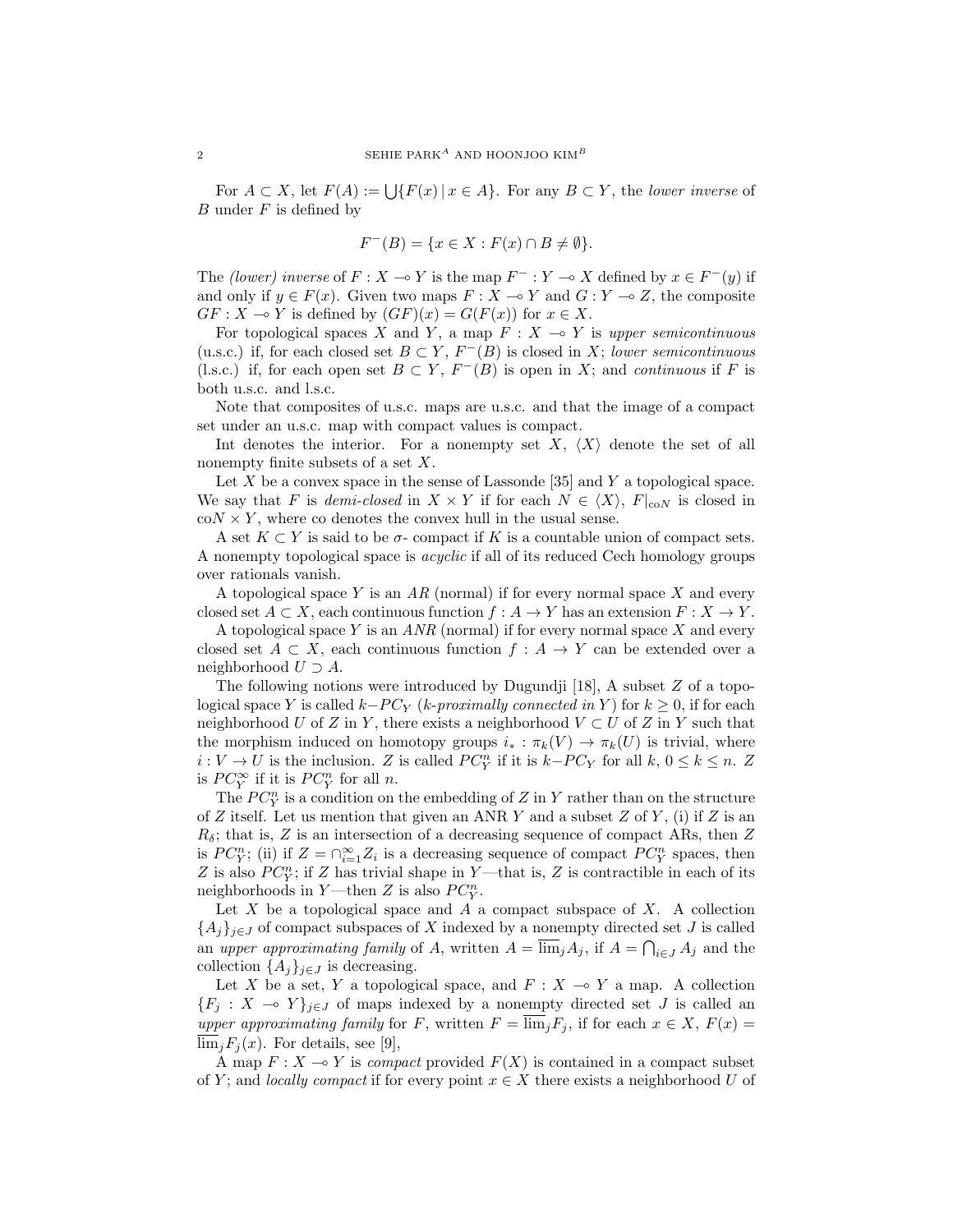x such that the restriction  $F|_U : U \to Y$  is compact. For a map  $F : X \to X$ ,  $F^n$ denotes the *n*-th iteration of F defined by  $F^{n}(x) = F(F^{n-1}(x))$  for  $x \in X$ .

Let  $F: X \to X$  be u.s.c.,  $x \in X, K \subset X$ , and  $A \subset X$ . We say that A attracts x if for each neighborhood U of A there is an  $n \in \mathbb{N}$  such that  $F^n(x) \subset U$ , and that A is an attractor for F if it attracts all points in  $X$ . F is of compact attraction if it has a compact attractor and is locally compact. For details, see [20].

Given a class X of maps,  $X(X, Y)$  denotes the set of maps  $F: X \rightarrow Y$  belonging to  $\mathbb{X}$ , and  $\mathbb{X}_c$  the set of finite composites of maps in  $\mathbb{X}$ .

#### 3. Generalized convex spaces

There have appeared many generalizations of the concept of convex subsets of a topological vector space (t.v.s.). Especially, the convex spaces due to Lassonde [35], and the H-spaces due to Horvath [30, 1, 2, 3] were shown to be very useful in many fields in mathematics such as the KKM theory, fixed point theory, coincidence theory, and others.

Motivated by recent works of Park on convex spaces [39, 40, 41, 42, 49, 50, 51, 52, 53, 54, 55, 56, 58] and H-spaces [46, 47, 48, 57], in this section, we introduce the notion of generalized convex spaces or G-convex spaces which include many of topological spaces having generalized convexity structures. In fact, generalized convex structures due to Michael [38], Pasicki [59, 60, 61], Komiya [34], Lassonde [35], Horvath [29, 30], Bielawski [12], Joó [31], Park [45, 46, 47, 48, 54] and many others are examples of our new concept.

Let  $\Delta_n$  denote the standard *n*-simplex; that is,

$$
\Delta_n = \{ u \in \mathbb{R}^{n+1} : u = \sum_{i=0}^n \lambda_i(u) e_i, \ \lambda_i(u) \ge 0, \ \sum_{i=0}^n \lambda_i(u) = 1 \},\
$$

where  $e_i$  is the *i*-th unit vector in  $\mathbb{R}^{n+1}$ . For each  $u = \sum_{i=0}^{n} \lambda_i(u)e_i$ , in  $\Delta_n$ , the  $(n+1)$ -tuple  $(\lambda_0(u), \dots, \lambda_n(u))$  is called the *barycentric coordinate* of  $u \in \Delta_n$ . For a set  $A$ , let |A| denote the cardinality of  $A$ .

A generalized convex space or a  $G$ -convex space  $(X, D; \Gamma)$  consists of a topological space X, a nonempty subset D of X and a nonempty map  $\Gamma : \langle D \rangle \to X$  such that for each  $A \in \langle D \rangle$  with the cardinality  $|A| = n + 1$ , there exist a continuous function  $\phi_A : \Delta_n \to \Gamma(A)$  such that  $J \in \langle A \rangle$  implies  $\phi_A(\Delta_J) \subset \Gamma(J)$ .

Here,  $\Delta_J$  denotes the face of  $\Delta_n$  corresponding to  $J \in \langle A \rangle$ .

We may write  $\Gamma(A) = \Gamma_A$  for each  $A \in \langle D \rangle$ . For an  $(X, D; \Gamma)$ , a subset C of X is said to be *G-convex* if for each  $A \in \langle D \rangle$ ,  $A \subset C$  implies  $\Gamma_A \subset C$ . For a nonempty subset  $S$  of  $X$ , the  $G$ -convex hull of  $S$ ,  $G$ -co  $S$ , is defined by

$$
G - \text{co } S = \bigcap \{ Y : S \subset Y \subset X \text{ and } Y \text{ is } G - \text{convex} \}.
$$

Note that  $\Gamma_A$  does not need to contain A for  $A \in \langle D \rangle$ . If  $D = X$ , then  $(X, D; \Gamma)$ will be denoted by  $(X; \Gamma)$ . Now we list various examples of  $G$ - convex spaces and give their fundamental properties.

## 3.1. A convex subset of a t.v.s.

A convex subset X in a t.v.s. is a G-convex space  $(X; \Gamma)$  by putting  $\Gamma_A = \text{co } A$ .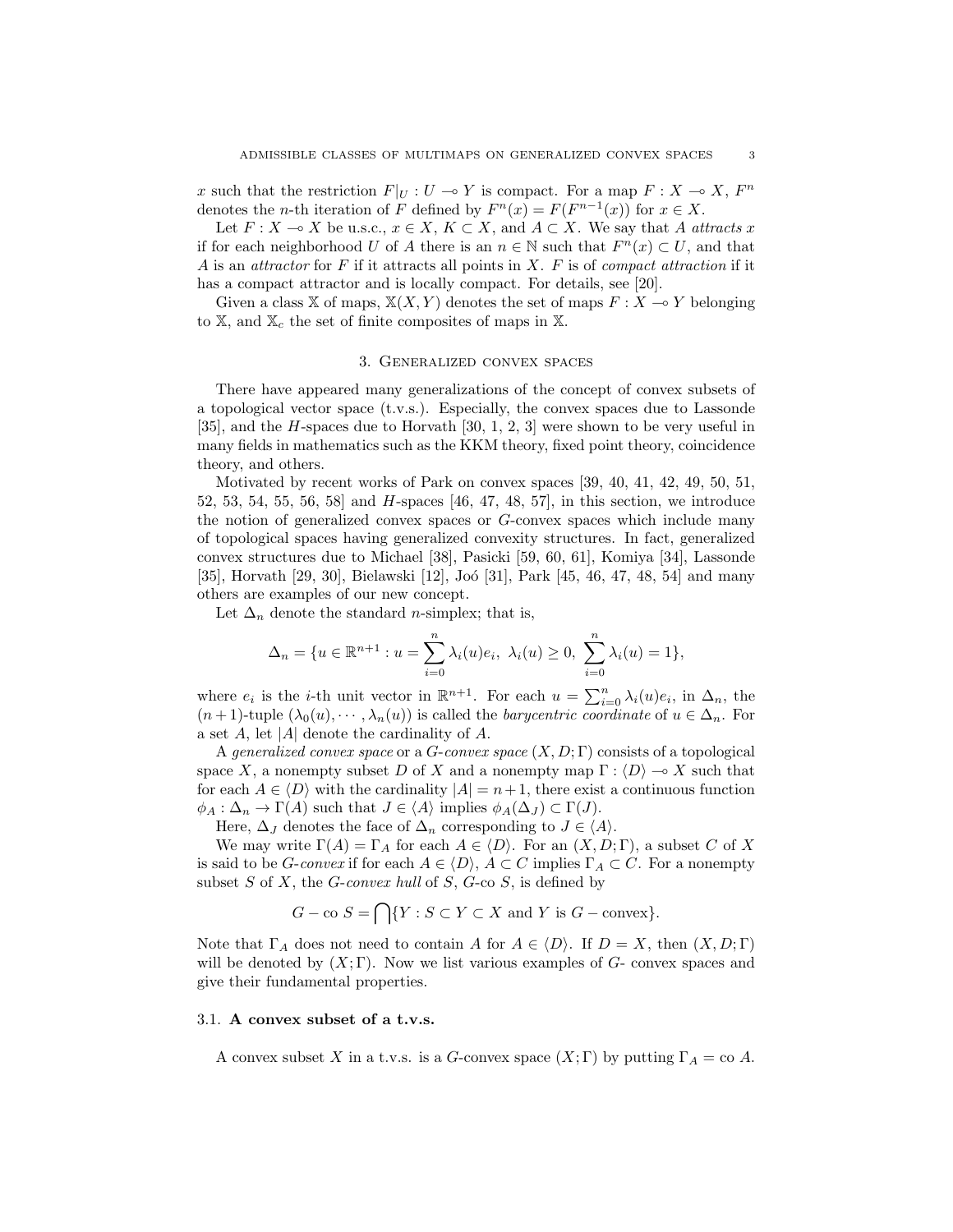### 3.2. Michael's convex structure [38]

If X is any set, and  $i \leq n$ , then  $\partial_i : X^n \to X^{n-1}$  is defined by

 $\partial_i(x_0, \ldots, x_{n-1}) = (x_0, \ldots, x_{i-1}, x_{i+1}, \ldots, x_{n-1}).$ 

A convex structure on a metric space X with metric  $\rho$  assigns each positive integer n to a subset  $M_n$  of  $X^n$  and a function  $k_n : M_n \times \Delta_{n-1} \to X$  such that

- (1) if  $x \in M_1$ , then  $k_1(x, 1) = x$ ;
- (2) if  $x \in M_n$   $(n \ge 2)$  and  $i \le n$ , then  $\partial_i x \in M_{n-1}$  and, for any  $t \in \Delta_{n-1}$  with  $t_i = 0, k_n(x, t) = k_{n-1}(\partial_i x, \partial_i t);$
- (3) if  $x \in M_n$   $(n \geq 2)$  with  $x_i = x_{i+1}$  for some  $i < n$ , and if  $t \in \Delta_{n-1}$ , then  $k_n(x,t) = k_{n-1}(\partial_i x, t^*)$ , where  $t^* = (t_0, \ldots, t_{i-1}, t_i + t_{i+1}, t_{i+2}, \ldots, t_{n-1});$
- (4) if  $x \in M_n$ , then the function  $t \to k_n(x, t)$ , from  $\Delta_{n-1}$  to X, is continuous; and
- (5) for all  $\varepsilon > 0$  there exists a neighborhood  $V_{\varepsilon}$  of the diagonal in  $X \times X$  such that, for all *n* and all  $x, y \in M_n$ ,  $(x_i, y_i) \in V_\varepsilon$  for  $i = 0, \ldots, n-1$  implies  $\rho(k_n(x,t), k_n(y,t)) < \varepsilon$  for all  $t \in \Delta_{n-1}$ .

For a subset S of a space X with convex structure, if  $S<sup>n</sup> \subset M_n$  for all n, then the *convex hull* of S, denoted by  $conv(S)$ , is

$$
\{k_n(x,t): x \in S^n, t \in \Delta_{n-1}, n = 1,2,...\}.
$$

By putting  $\Gamma_A = \text{conv}(A)$  for all  $A \in \langle X \rangle$  satisfying  $A^n \subset M_n$  for all  $n \in \mathbb{N}$  (or  $n \leq |A|$ , a metric space X with convex structure becomes a G-convex space  $(X; \Gamma)$ .

## 3.3. Pasicki's S-contractible space [59, 60, 61]

A topological space X is S-contractible if there is a map  $S: X \times I \times X \rightarrow X$  such that for any  $x \in X$ ,  $\{S(x, t, \cdot)\}\$ is a homotopy joining the identity with a constant function  $S(x, 1, y) = x$ .

For any nonempty set  $A \subset X$ , let

$$
\cos A = \bigcap \{ D \subset X : A \subset D \text{ and for any } x \in A \text{ and } t \in I, S(x, t, D) \subset D \}.
$$

For  $A = \emptyset$ , let cos  $A = \emptyset$ . If cos  $A = A$ , then A is called S-convex.

## 3.4. Komiya's convex space [34]

Let X be an arbitrary set. A function  $p: 2^X \to 2^X$  is a convex hull operation on X whenever  $p(\emptyset) = \emptyset$ ,  $p({x}) = {x}$  for  $x \in X$ ,  $p(A) = \bigcup {p(F) : F \in \langle A \rangle}$  for  $A \subset X$ , and  $p(p(A)) = p(A)$ .

A convex space  $(X, p, \Psi)$  consists of a topological space X, a convex hull operation p on X, and  $\Psi = {\varphi_F : F \in \langle X \rangle},$  where  $|F| = n + 1$ , and  $\varphi_F : \Delta_n \to p(F)$  is a homeomorphism which is convex-hull preserving; that is,  $\varphi_F(\Delta_m) = p(A)$ , where  $A \subset F$  and  $|A| = m + 1$ .

A convex space  $(X, p, \Psi)$  becomes a G-convex space  $(X, \Gamma)$  by putting  $\Gamma_A = p(A)$ for  $A \in \langle X \rangle$ .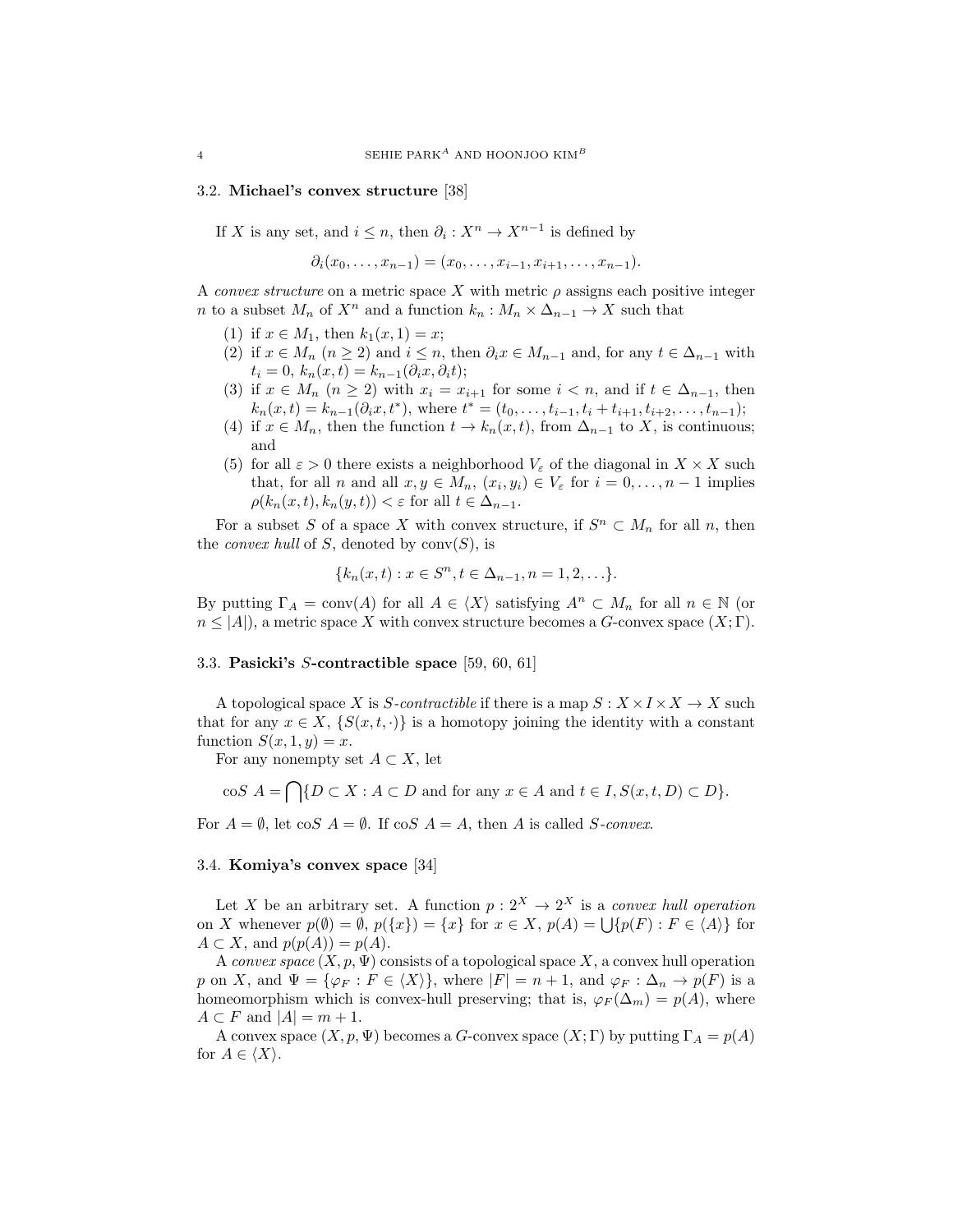### 3.5. Lassonde's convex space [35]

A *convex space*  $X$  is a nonempty convex set (in a vector space) with any topology that induces the Euclidean topology on the convex hulls of its finite subsets. Such convex hull will be called a polytope. For details, see Lassonde [35]. Any convex space X becomes a G-convex space  $(X; \Gamma)$  by putting  $\Gamma_A = \text{co } A$ .

Every convex subset of an affine space is a convex space when supplied with the induced topology. In particular, every convex subset of a t.v.s. or of a vector space with the finite topology is a convex space. A convex space need not be a subset of a t.v.s. For example, a vector space with an uncountable Hamel basis and the finite (i.e., weak) topology is a convex space but not a t.v.s. (see [4]).

### 3.6. Park's convex space [45, 54]

Let X be a set (in a vector space) and D a nonempty subset of X. Then  $(X, D)$ is called a *convex space* if convex hulls of any  $N \in \langle D \rangle$  is contained in X and X has a topology that induces the Euclidean topology on such convex hulls. A subset A of  $(X, D)$  is said to be D-convex if, for any  $N \in \langle D \rangle$ ,  $D \subset A$  implies co  $D \subset A$ . If  $X = D$ , then  $X = (X, X)$  reduced to a convex space in the sense of Lassonde. Note that for a convex space  $(X, D)$ , X itself is not necessarily convex. For example, let X be any space containing an n-simplex  $\Delta_n$  as a subspace and D the set of vertices of  $\Delta_n$ . Then  $(X, D)$  is a convex space, and X may not be convex, but D- convex.

## 3.7. Horvath's pseudoconvex space [29]

Let X be a topological space and there is a function  $S: X \times I \times X \to X$  such that

(1)  $S(x, 0, y) = y$ ,  $S(x, 1, y) = x$  for any  $x, y \in X$ .

A subset C of X is called S-convex if for all  $(x, y, t) \in C \times I \times C$ ,  $S(x, y, t) \in C$ . Let  $C_S\{A\} = \bigcap \{Y : A \subset Y \subset X \text{ and } Y \text{ is } S\text{-convex}\}.$ 

A pair  $(X, S)$  is called a *pseudoconvex space* by Horvath [29] if a function S satisfies (1) and

(2) for each  $A \in \langle X \rangle$ ,  $S|_{C_S(A) \times I \times C_S(A)}$  is continuous.

Note that Pasicki's S-contractible spaces and Horvath's pseudoconvex spaces are almost same.

## 3.8. Bielawski's simplicial convexity [12]

Let X be an arbitrary set. A family  $\mathcal C$  of a subsets of X is called a *convexity* on X if  $X \in \mathcal{C}$  and  $\{A_i\}_{i \in J} \subset \mathcal{C}$  implies  $\bigcap_{i \in J} A_i \in \mathcal{C}$ . A function  $p: 2^X \to 2^X$  is called a convex prehull on X if  $A \subset p(A)$  for any  $A \subset X$  and  $A \subset B$  implies  $p(A) \subset p(B)$ for any  $A, B \subset X$ . A convex pre-hull is called a *convex hull* if  $p(p(A)) = p(A)$  for each  $A \subset X$ .

Let X be a topological space. Let us assume that for each  $\{x_0, \dots, x_n\} \in X^{n+1}$ , a continuous function  $\Psi[x_0, \dots, x_n] : \Delta_n \to X$  is given, and that the family  $\Psi =$  $\{\Psi[x_0,\dots,x_n]:(x_0,\dots,x_n)\in X^{n+1}, n\in\mathbb{N}\}\$  satisfies the following:

(1) for all  $x \in X$ ,  $\Psi[x](1) = x$ ; and

(2) for all  $n \ge 1$ ,  $(x_0, \dots, x_n) \in X^{n+1}$ ,  $u \in \Delta_n$ , and  $i = 0, \dots, n$ ,

$$
u_i = 0 \Longrightarrow \{\Psi[x_0, \cdots, x_n](u) = \Psi[x_0, \cdots, x_{i-1}, x_{i+1}, \cdots, x_n](\partial_i u),
$$

where  $\partial_i u = (u_0, \cdots, u_{i-1}, u_{i+1}, \cdots, u_n).$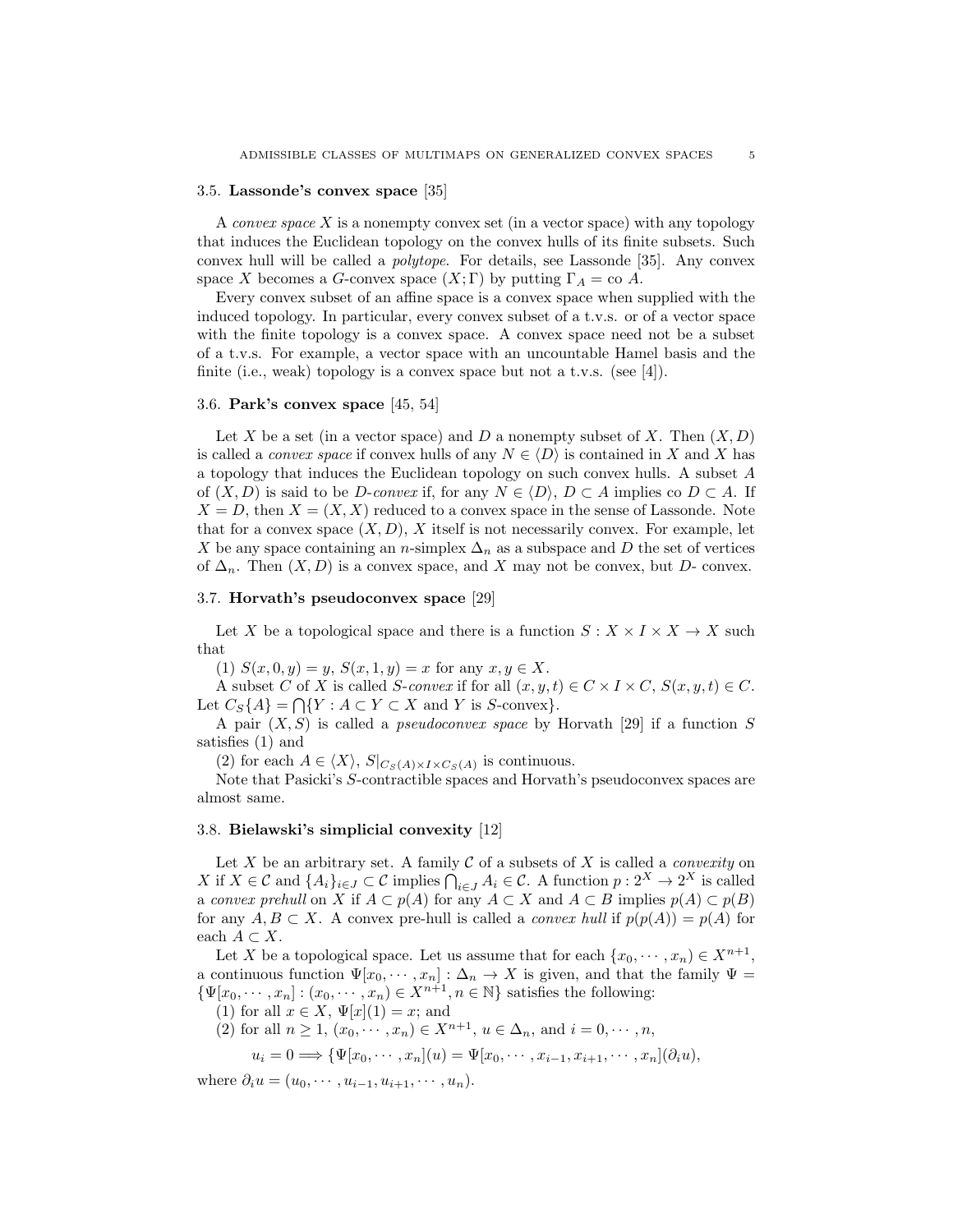The *simplicial convexity*  $C(\Psi)$  of a topological space X determined by the family  $\Psi$  is the convexity determined by the prehull  $p_{\Psi}: 2^X \to 2^X$  defined as follows:

$$
p_{\Psi}(A) = \{ \Psi[a_0, \cdots, a_n](u) : n \in \mathbb{N}, (a_0, \cdots, a_n) \in A^{n+1}, u \in \Delta_n \}
$$

for  $A \subset X$ , and

$$
\mathcal{C}(\Psi) = \{ A \subset X : p_{\Psi}(A) = A \}.
$$

Remarks. 1. Note that, in the simplicial convexity,

$$
p_{\Psi}(\{x\}) = \{\Psi[x](1)\} = \{x\}
$$

for all  $x \in X$ .

2. A topological space  $X$  having Bielawski's simplicial convexity is a  $G$ -convex space  $(X; \Gamma)$  by putting  $\Gamma_A = p_{\Psi}(A)$  for all  $A \in \langle X \rangle$ .

3. Bielawski [12, Proposition  $(0,4)$ ] noted that, if C is a convexity on X, then the function  $conv_{\mathcal{C}} : 2^X \to 2^X$  defined by

$$
conv_{\mathcal{C}} A = \cap \{B \in \mathcal{C} : A \subset B\}
$$

is a convex hull on X and the convexity  $C_h = \{A \subset X : \text{conv}_{\mathcal{C}} A = A\}$  is equal to C.

Note that, in a G-convex space X,  $\Gamma_A$  may not be equal to G-co A for  $A \in \langle X \rangle$ . But G-co is a convex hull on X in the sense of Bielawski and  $\mathcal{C}_G = \{A \subset X :$  $G - \mathrm{co}A = A$ } = { $A \subset X : A$  is  $G$ - convex}.

## 3.9. Horvath's c-structure [30] or  $H$ -spaces [1, 2, 3]

A topoological space X is said to be *contractible* if the identity map  $1_X$  of X is homotopic to a constant map.

Let X be a topological space. A c-structure on X is given by a map  $F : \langle X \rangle \to X$ such that

(1) for all  $A \in \langle X \rangle$ ,  $F(A)$  is not empty and contractible; and

(2) for all  $A, B \in \langle X \rangle$ ,  $A \subset B$  implies  $F(A) \subset F(B)$ .

A pair  $(X, F)$  is then called a *c*-space by Horvath [30] and an *H*-space by Bardaro and Ceppitelli [1, 2, 3], For an H-space  $(X, F)$ , a subset C of X is said to be Hconvex (or F-set) if for each  $A \in \langle C \rangle$ , we have  $F(A) \subset C$ . Given a nonempty subset A of an H-space  $(X, F)$ , the H-convex hull of A, denoted by H-co A, is defined by Tarafdar [64] as follows:

$$
H\text{-}\mathrm{co}A = \bigcap \{ Y : A \subset Y \subset X \text{ and } Y \text{ is } H\text{-}\mathrm{convex} \},
$$

An H-space  $(X, F)$  is a G-convex space  $(X, \Gamma)$ . In fact, by putting  $\Gamma_A = F(A)$  for each  $A \in \langle X \rangle$  with  $|A| = n + 1$ , there exists a continuous function  $\phi_A : \Delta_n \to X$ such that for all  $J \subset A$ ,  $\phi(\Delta_J) \subset F(J)$  by Horvath [30, Proposition (0.4)].

From now on, we write  $(X; \Gamma)$  for H-spaces instead of  $(X, F)$  as in [1, 2, 3], where  $\Gamma_A = F(A)$  for each  $A \in \langle X \rangle$ . For  $A \in \langle X \rangle$ ,  $\Gamma_A$  does not need to contain A.

The following are examples of H-spaces hence of G-convex spaces.

(1) By putting  $\Gamma_A = \cos A$  for  $A \in \langle X \rangle$ , an S-contractible space is an H-space, as follows:

**Lemma 3.1.** In an S-contractible space X, coS A is contractible for  $A \subset X$ .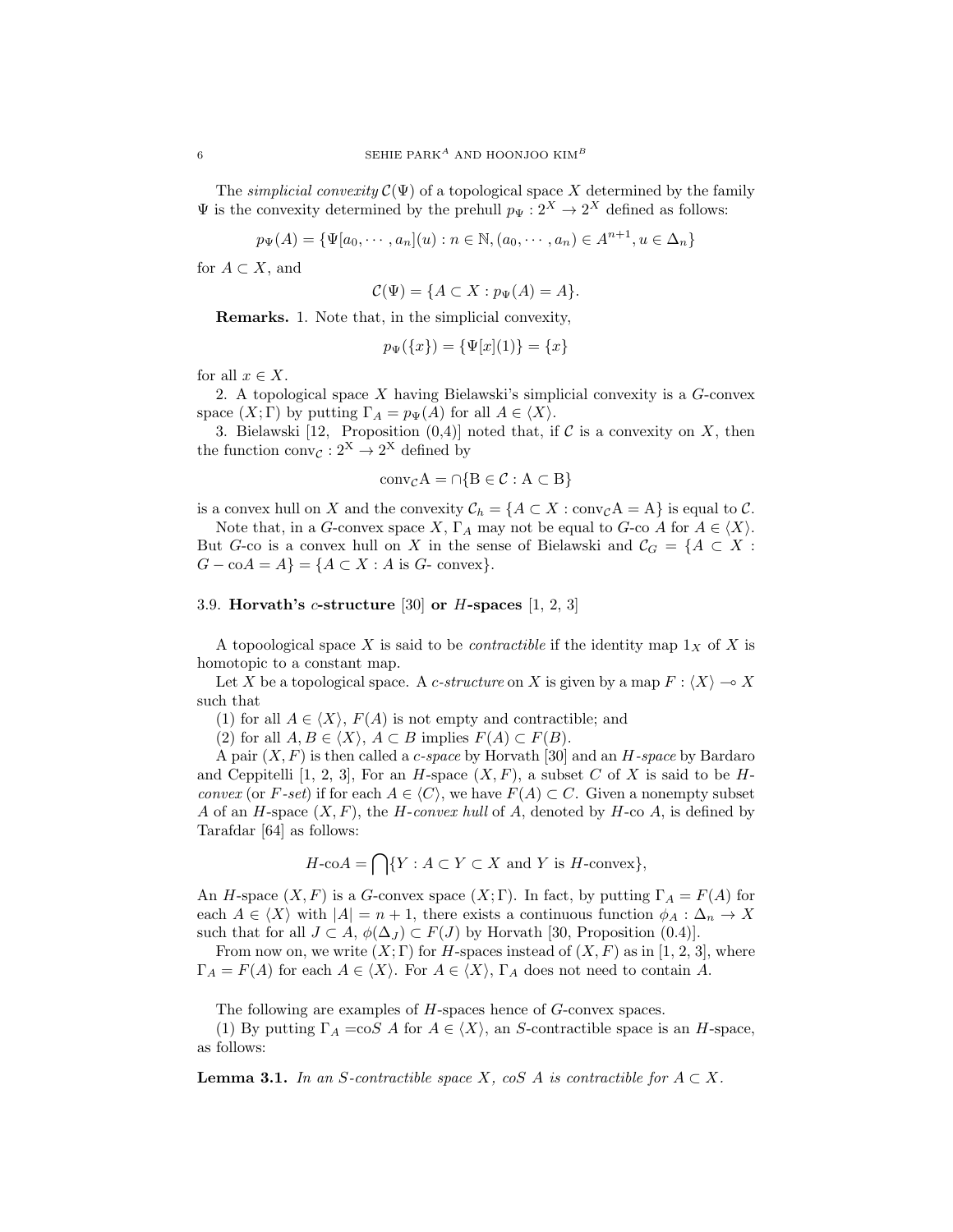*Proof.* For  $A \subset X$ , let

$$
\Delta = \{ D \subset X : A \subset D, S(A, I, D) \subset D \}.
$$

Then  $S(A, I, \bigcap \{D : D \in \Delta\}) \subset D$  for each  $D \in \Delta$ . Hence  $S(A, I, \bigcap \{D : D \in \Delta\})$  $\{\Delta\}\subset \bigcap \{D : D \in \Delta\} = \text{co}S \ A;$  that is,  $S(x, I, \text{co}S \ A) \subset \text{co}S \ A$  for all  $x \in A;$  that is,  $S(x, \cdot, \cdot) : I \times \cos A \to \cos A$  is well-defined. So  $\cos A$  is contractible.  $\Box$ 

Similarly, a pseudoconvex space X in the sense of Horvath is an  $H$ -space  $(X; \Gamma)$ by putting  $\Gamma_A = C_S{A}$  for  $A \in \langle X \rangle$ , since  $C_S{A}$  is contractible.

(2) A convex space  $(X, p, \Psi)$  in the sense of Komiya is an H-space, since  $\Gamma_A$  =  $p(A)$  is a homeomorphic image of  $\Delta_n$ , where  $|A| = n + 1$  and  $A \in \langle X \rangle$ .

 $(3)$ Any contractible space is an *H*-space:

(a) At first, we may put  $\Gamma_A = X$  for  $A \in \langle X \rangle$ . With this structure, the only  $H$ -convex subset of  $X$  is  $X$  itself [1].

(b) A homotopy S between the projections  $X \times I \times X \to X$  defines a pseudoconvex structure in the sense of Horvath and hence a c-structure. In fact, for any  $A \in \langle X \rangle$ , we may put  $\Gamma_A = C_S \{A\}.$ 

(4) Let C be a convex set in a t.v.s., X a Hausdorff space, and  $f: C \to X$  a continuous bijection. If  $A \in \langle X \rangle$ , then co  $f^{-}(A)$  is a compact subset of C; therefore  $f:$  co  $f^{-}(A) \to f(-A)$  is an homeomorphism. Let  $\Gamma_A = f(-A)$ . Note that X could be a  $S^1$ , the torus, the Mőbius band, or the Klein bottle.

(5) Let  $(E, || \cdot ||)$  be an infinite dimensional normed space and  $\rho : E \to \mathbb{R}_+$ , a positive function. Let  $\Gamma_A = \overline{B}(0, \max_{a \in A} \rho(a)) \setminus B(0, \min_{a \in A} \rho(a))$  for  $A \in \langle E \rangle$ , where  $\overline{B}(0,r) = \{x \in E : ||x|| \leq r\}$  and  $B(0,r) = \{x \in E : ||x|| < r\}$ . Then  $\Gamma_A$  is an absolute retract and is therefore contractible. See Dugundji and Granas [19].

(6) Let V be a vector space, X a subset of V, C a convex set contained in  $X$ , and  $r : X \to C$  a function. For  $A \in \langle X \rangle$ , define  $\Gamma_A = \text{co } \{r(a) : a \in A\}$ . Then  $\Gamma_A$ is contractible for any topology on X inducing the finite topology on  $\Gamma_A$ . For an arbitrary function  $r : X \to C$ ,  $\Gamma$  may not be a closure operator.

(7) Let  $(X, \leq)$  be a topological space with a lattice structure such that for all  $x_1, x_2 \in X$ , the order interval  $[x_1, x_2]$  is empty or contractible.

If  $A = \{a_0, \dots, a_n\}$ , let  $\Gamma_A = [a_0 \wedge \dots \wedge a_n, a_0 \vee \dots \vee a_n]$ .

(8) A metric space  $(X, d)$  is *strongly convex* provided that for any two points  $x_1, x_2$  of X, there is only one point  $x_0 \in X$  such that  $d(x_0, x_1) = d(x_0, x_2) =$  $\frac{1}{2}d(x_1, x_2)$ .

It can be shown that a compact connected strongly convex metric space has a natural c-structure given by a continuous function  $\alpha : [0,1] \times X \times X \rightarrow X$  such that  $d(x_1, \alpha(t, x_1, x_2)) = (1 - t)d(x_1, x_2)$  and  $d(x_2, \alpha(t, x_1, x_2)) = td(x_1, x_2)$ .

(9) Let E be a Banach space,  $\mu$  a non-atomic probability measure on a measurable space X, and  $Y = L^1(X; E)$  the Banach space of  $\mu$ - integrable functions  $g: X \to E$ . If  $\{g_0, \dots, g_n\} \subset Y$ , let  $\Gamma_{\{g_0, \dots, g_n\}} = \{\sum_{i=0}^n \chi_{A_i} g_i : \{A_i\}_{i=0, \dots, n}$  is a partition of X into  $\mu$ -measurable sets}. If Y is separable, then  $\Gamma_{\{g_0,\dots,g_n\}}$  is a retract of  $Y$  [13], and is therefore contractible.

Examples  $(4)-(9)$  are due to Horvath [30].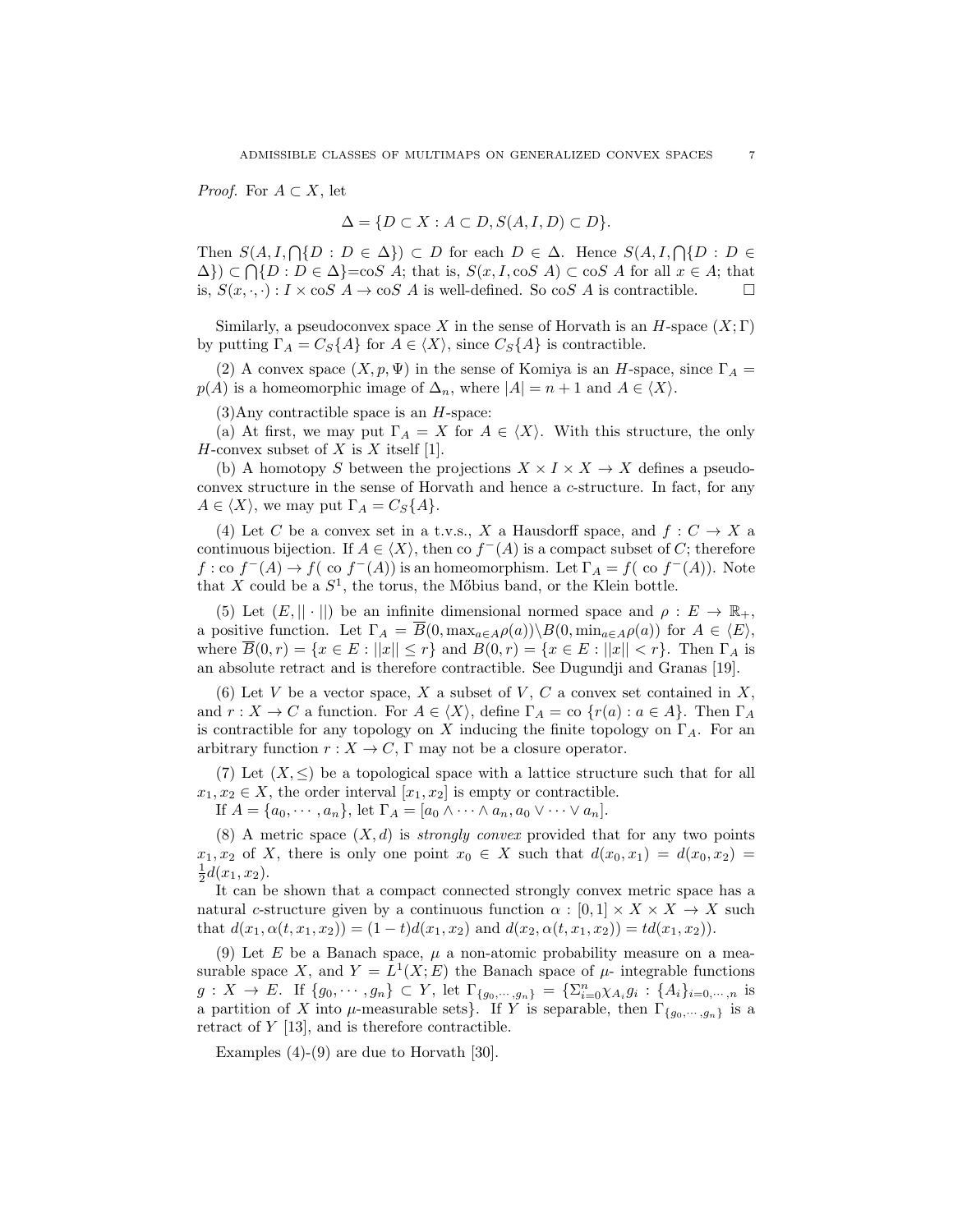#### 3.10. Park's H-space [46, 47, 48]

A triple  $(X, D; \Gamma)$  is called an H-space if X is a topological space, D a nonempty subset of X, and  $\Gamma = {\Gamma_A}$  a family of contractible subsets of X indexed by  $A \in \langle D \rangle$ such that  $\Gamma_A \subset \Gamma_B$  whenever  $A \subset B \in \langle D \rangle$ . If  $X = D$ , we denote  $(X; \Gamma)$  instead of  $(X, X; \Gamma)$  which becomes an H-space in the sense of Horvath.

As Park remarked in [46], any homeomorphic image of a convex space is an H-space and hence a G-convex space.

## 3.11. Joó's pseudoconvexity  $[31]$

A pseudoconvex space  $(X, p, \Psi)$  consisits of a topological space X, a convex hull operation p on X defined as for Komiya's convex space, and  $\Psi = {\varphi_F : F \in \langle X \rangle},$ where  $\varphi_F : \Delta_n \to p(F)$  is a surjective continuous map and  $|F| = n+1$  such that  $\varphi_F$ is convex-hull preserving: that is, for each face  $\Delta_J$  of  $\Delta_n$  corresponding  $J \in \langle F \rangle$ , we have

$$
\varphi_F(\Delta_J)=p(J).
$$

A topological space X with Joó's pseudoconvexity becomes a  $G$ -convex space  $(X; \Gamma)$ by putting  $\Gamma_A = p(A)$  for all  $A \in \langle X \rangle$ .

Joó and Stachó [32] defined the following convexity on  $\mathbb{R}^{n+1}$ : Let  $x = (x_0, \dots, x_n)$ and  $y = (y_0, \dots, y_n) \in \mathbb{R}^{n+1}$ . We shall give the interval  $\langle x, y \rangle$  joining them as a polygon with at most  $n + 1$  pairwise orthogonal segments as follows: If  $x_n > y_n$ , then let  $I_n = \{(x_0, \dots, x_{n-1}, t) : x_n \ge t \ge y_n\}$  and let  $x' = (x_0, \dots, x_{n-1}, y_n)$  be the other endpoint of  $I_n$ . If  $x_n \leq y_n$ , then let  $I_n = \{(y_0, \dots, y_{n-1}, t) : x_n \leq t \leq y_n\}$ and  $y' = (y_0, \dots, y_{n-1}, x_n)$ . In the first case we get  $I_{n-1}$  analogously to  $I_n$ ; if, for example  $x_{n-1} \leq y_{n-1}$ , then  $I_{n-1} = \{(y_0, \dots, y_{n-2}, t, y_n) : x_{n-1} \leq t \leq y_{n-1}\}\$ and  $y'' = (y_0, \dots, y_{n-2}, x_{n-1}, y_n)$ , if  $x_{n-1} > y_{n-1}$ , then  $I_{n-1} = \{(x_0, \dots, x_{n-2}, t, y_n)$ :  $x_{n-1} \ge t \ge y_{n-1}$ } and  $x'' = (x_0, \dots, x_{n-2}, y_{n-1}, y_n)$ . In the second case  $(x_n \le y_n)$ we construct analogously  $I_{n-1}$  and in the third step  $I_{n-2}$ , etc. Finally, the segments  $I_0, \dots, I_n$ , parallel to the axis  $x_0, \dots, x_n$ , resp., will join x and y (possibly not in the order of the indices). Now let a set  $K \subset \mathbb{R}^{n+1}$  be *convex* if  $x, y \in K$  implies  $\langle x, y \rangle \subset K$ . The space  $\mathbb{R}^{n+1}$  with the convexity above is a pseudoconvex space and hence a  $G$ -convex space, see Joó [31].

The major particular forms of G-convex spaces can be adequately summarized by the following diagram. In the diagram, we may regard Horvath's pseudoconvex spaces as S-contractible spaces and Joó's pseudoconvex spaces as spaces with simplicial convexity, resp., for simplicity.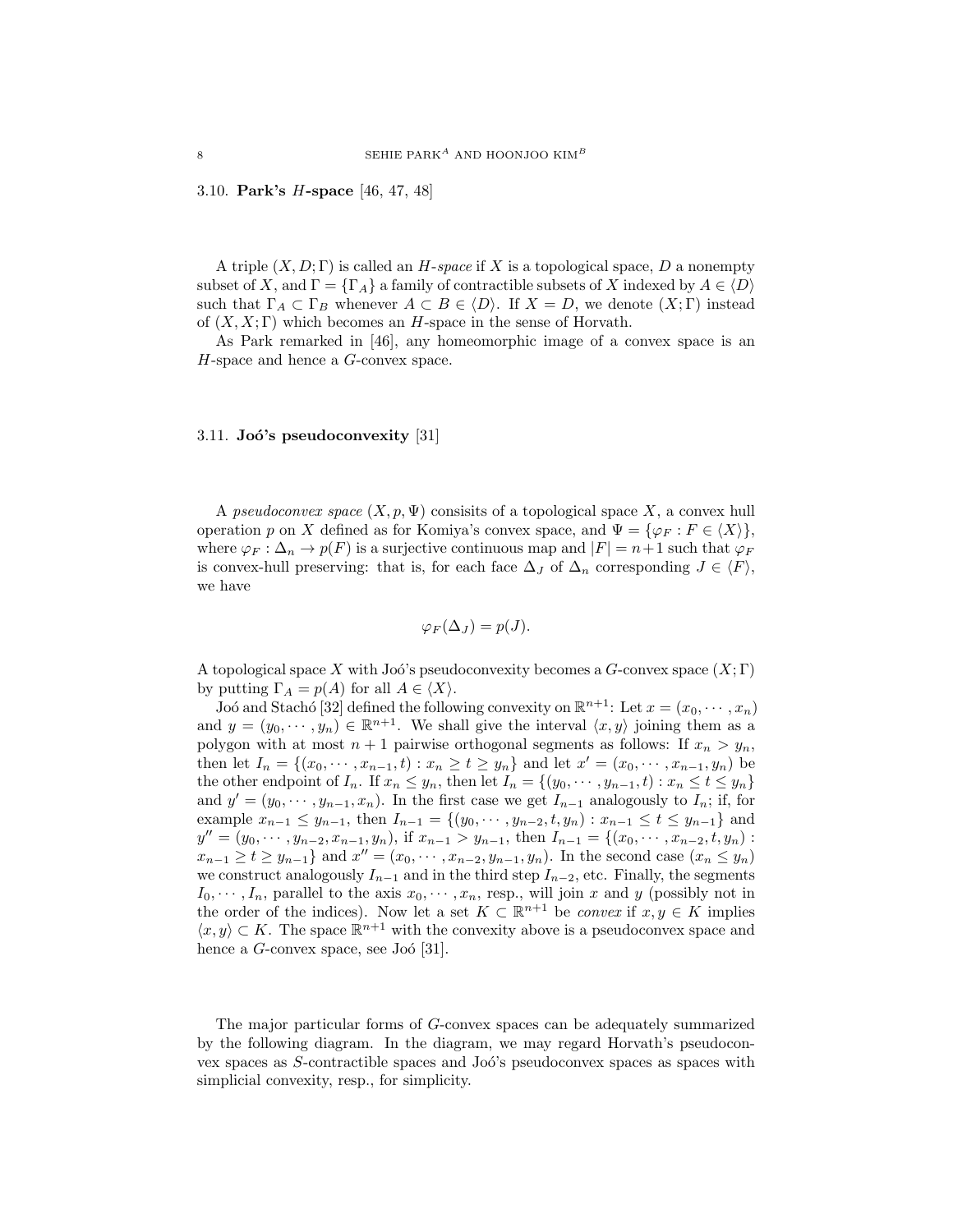

In the sequel, a convex space always means in the sense of Lassonde [35] or Park [45, 54], and an H-space always means in the sense of Horvath [30, 1, 2, 3] or Park [46, 47, 48],

## 4. Admissible classes of multimaps

Recently there have appeared many general classes of maps in the fixed point theory in nonlinear analysis or algebraic topology. In the long history of generalizations of the Brouwer fixed point theorem, Kakutani [33] first considered u.s.c. maps with nonempty compact convex values. This concept is extended by Eilenberg and Montgomery [21] to u.s.c. maps with compact acyclic values. Later Browder [14, 15, 16], Calvert [17], Górniewicz [23], Granas [26, 27], Ben-El-Mechaiekh et al. [5, 6, 7, 8, 9, 10, 11], Lassonde [36, 37], Dzedzej [20] and Park [50, 54, 55, 56] considered various classes of multimaps.

In 1992, Park initiated to unify major classes of maps which appeared in the above mentioned works. Actually, in a sequence of papers [45, 50, 54, 55, 56, 57, Park introduced "admissible" classes of maps denoted  $\mathfrak{A}, \mathfrak{A}_c, \mathfrak{A}_c^{\pi}, \mathfrak{A}_c^{\sigma}, \mathfrak{A}_c^{\kappa}$ , and constructed the fixed point theory and the KKM theory for those classes of maps.

The purpose in this section is to introduce such classes of maps and to study their basic properties, which will be used in our forthcoming works.

In this section, let  $X$  and  $Y$  be topological spaces and we may assume that every topological space is Hausdorff and that every map has nonempty values.

A class  $\mathfrak A$  of maps is defined by the following properties:

(i)  $\mathfrak A$  contains the class  $\mathbb C$  of (single-valued) continuous functions;

(ii) each  $F \in \mathfrak{A}_c$  is u.s.c. and compact-valued; and

(iii) for any polytope P, each  $F \in \mathfrak{A}_c(P, P)$  has a fixed point.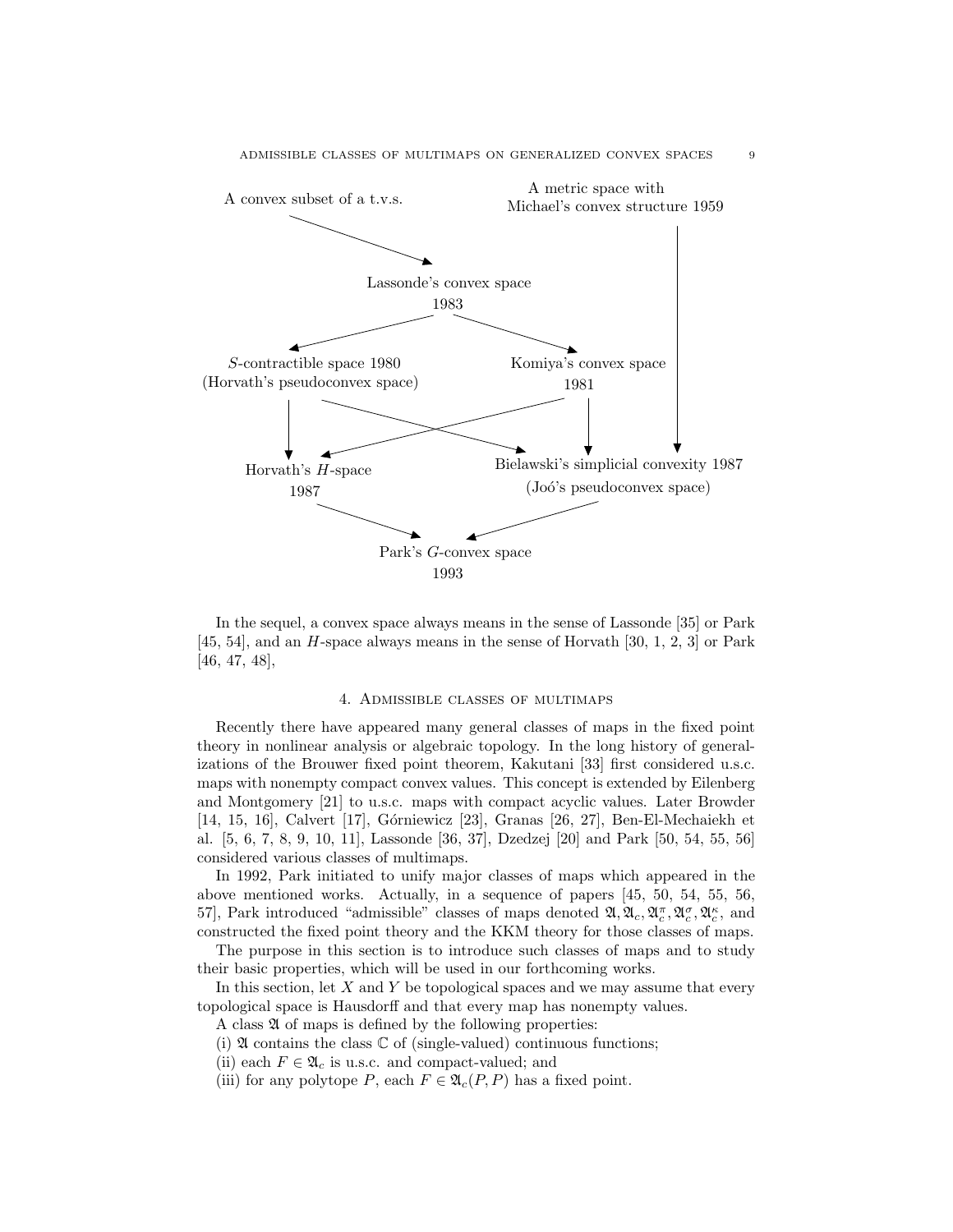A class  $\mathfrak{A}^\kappa_c$  is defined as follows:

 $F \in \mathfrak{A}_{c}^{\kappa}(X,Y) \iff \text{for any paracompact subset } K \text{ of } X, \text{ there exists an } \tilde{F} \in$  $\mathfrak{A}_c(K,Y)$  such that  $\tilde{F}(x) \subset F(x)$  for all  $x \in K$ .

A class  $\mathfrak{A}_c^{\sigma}$  is defined as follows:

 $F \in \mathfrak{A}_c^{\sigma}(X,Y) \iff \text{for any } \sigma\text{-compact subset } K \text{ of } X, \text{ there exists an } \tilde{F} \in$  $\mathfrak{A}_{c}(K, Y)$  such that  $\tilde{F}(x) \subset F(x)$  for each  $x \in K$ .

 $\mathfrak{A}_{c}^{\sigma}$  is due to Park [50, 54].

By the following due to Lassonde [37],  $\mathfrak{A}_{c}^{\sigma}$  is closed under composition.

**Proposition 4.1.** The image of a  $\sigma$ -compact set under a compact-valued u.s.c. map is  $\sigma$ -compact.

Further, a class  $\mathfrak{A}^{\kappa}_c$  is defined as follows:

 $F \in \mathfrak{A}_{c}^{\kappa}(X,Y) \Longleftrightarrow$  for any compact subset K of X, there exists an  $\tilde{F} \in \mathfrak{A}_{c}(K,Y)$ such that  $\tilde{F}(x) \subset F(x)$  for each  $x \in K$ .

 $\mathfrak{A}^{\kappa}_{c}$  is due to Park [50, 54, 55, 56] and will be called *admissible*.

**Proposition 4.2.**  $\mathfrak{A}_{c}^{\kappa}$  is closed under composition.

Now, we list various examples of admissible classes of maps and discuss their fundamental properties.

## 4.1. Examples of the class A

1.  $f \in \mathbb{C}(X, Y) \iff f$  is continuous function from X into Y.

Note that  $\mathbb{C} = \mathbb{C}_c$  and, for each polytope P, each  $f \in \mathbb{C}_c(P, P)$  has a fixed point by the Brouwer fixed point theorem.

2.  $F \in K(X, Y) \iff F$  is a Kakutani map; that is, Y is a convex space and F is u.s.c. with compact convex values.

The class  $\mathbb K$  is introduced by Kakutani [33].

Note that, for any polytope P, each  $F = F_1 \cdots F_n \in \mathbb{K}_c(P, P)$  has a fixed point, where the range of  $F_i$  is contained in a convex space. This was noted by Simons [63], Lassonde [36], and Ben-El-Mechaiekh [5].

Hence  $K(X, Y)$  is an example of  $\mathfrak A$  whenever Y is a convex space.

3.  $F \in \mathbb{O}(X, Y) \iff F$  is u.s.c. with compact contractible values.

Note that  $\mathbb O$  contains  $\mathbb K$  if Y is a convex space.

4.  $F \in \mathbb{O}_{\delta}(X, Y) \iff F = \overline{\lim}_{i \in J} F_i$  for some  $F_i \in \mathbb{O}(X, Y)$ .

5.  $F \in \mathbb{R}_{\delta}(X, Y) \iff F$  is u.s.c. with  $R_{\delta}$ -values.

6.  $F \in \mathbb{D}(X, Y) \iff F$  is a *Dugundji* map; that is F is u.s.c. with compact  $PC^{\infty}_Y$  values.

Note that, if Y is an ANR space, then  $\mathbb{D}(X, Y)$  contains the classes  $\mathbb{O}(X, Y)$ ,  $\mathbb{O}_{\delta}(X, Y)$ , and  $\mathbb{R}_{\delta}(X, Y)$  [9]. And  $\mathbb{O}, \mathbb{O}_{\delta}$ ,  $\mathbb{R}_{\delta}$ , and  $\mathbb{D}$  contain  $\mathbb{C}$ .

7.  $F \in A(X, Y) \iff F$  is an approachable map; that is, F is u.s.c. with compact values such that

(i) X and Y are subsets of t.v.s.  $E_1$  and  $E_2$ , resp.; and

(ii) for any  $U \in \mathcal{V}_{E_1}(0)$  and any  $V \in \mathcal{V}_{E_2}(0)$ , there is an  $s \in \mathbb{C}(X, Y)$  such that

 $s(x) \in (F[(x+U) \cap X] + V) \cap Y$  for all  $x \in X$ ,

where  $\mathcal{V}_{E_i}(0)$  denotes the neighborhood base of 0 in  $E_i$ .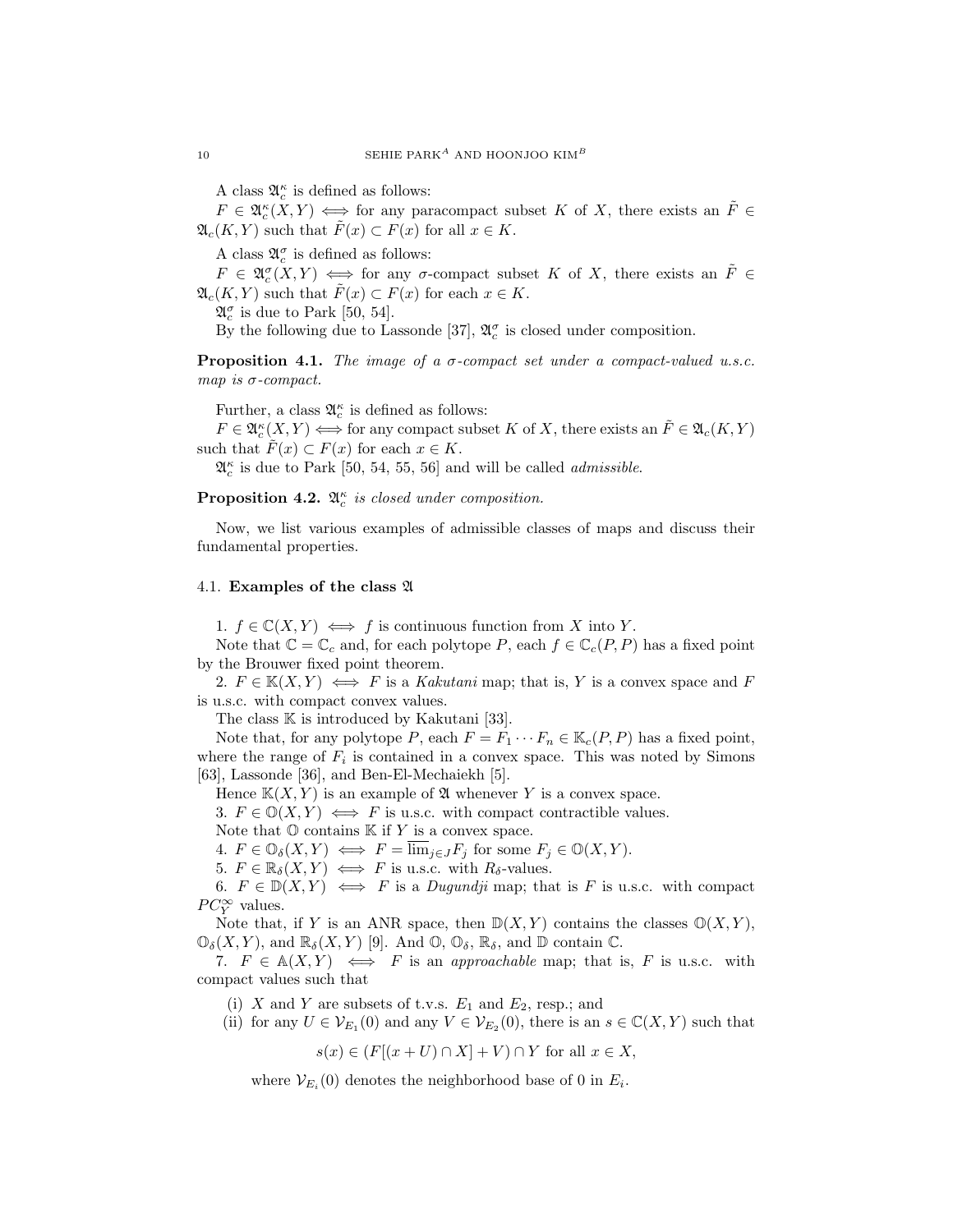Note that, for any polytope P, each  $F \in \mathbb{A}_c(P, P)$  has a fixed point, where the intermediate spaces being arbitrary t.v.s. This is due to Ben-El-Mechaiekh and Deguire [9, Corollary (7.6)].

Moreover, since  $\mathbb{D}(P, Y) \subset \mathbb{A}(P, Y)$  for a polytope P and a subset Y of a t.v.s. [9, Theorem 4.4],  $\mathbb{O}, \mathbb{O}_{\delta}, \mathbb{R}_{\delta}, \mathbb{D},$  and A are examples of  $\mathfrak{A}.$ 

There are more examples in [9] of classes belonging to A.

8.  $F \in \mathbb{V}(X, Y) \iff F$  is an *acyclic* map; that is F is u.s.c. with compact acyclic values.

The class V is introduced by Eilenberg and Montgomery [21].

For any polytope P, each  $F \in \mathbb{V}_c(P, P)$  has a fixed point. This was noted by Powers [62], Górniewicz and Granas [24, 25], and Park [43].

Note that  $\mathbb{C}(X, Y) \subset \mathbb{K}(X, Y) \subset \mathbb{O}(X, Y) \subset \mathbb{V}(X, Y)$  if Y is a convex space.

9.  $F \in \mathbb{G}(X, Y) \iff F$  is a compact-valued u.s.c. map *admissible* in the sense of Calvert [17] and Górniewicz [23]; that is, there exists an  $\tilde{F} \in V_c(X, Y)$  such that  $\tilde{F}(x) \subset F(x)$  for all  $x \in X$ .

Note that  $\mathbb{V}(X, Y) \subset \mathbb{G}(X, Y)$ .

10.  $F \in \mathbb{P}(X, Y) \iff F$  is a compact-valued u.s.c. map *permissible* in the sense of Dzedzej [20]; that is, there is an  $F \in M_c(K, Y)$  such that  $F(x) \subset F(x)$  for all  $x \in X$ , where  $M(X, Y)$  is given as follows:

Let  $M_0(X, Y) = \mathbb{V}(X, Y);$ 

 $F \in M_m(X,Y) \iff F$  is continuous and has values consisting of one or m compact acyclic components; and

 $F \in M(X, Y) \iff F \in M_m$  for some integer  $m \geq 0$ .

Note that  $\mathbb{G}(X,Y) \subset \mathbb{P}(X,Y)$ .

It is clear that P contains C. Moreover, for any polytope  $P, F \in \mathbb{P}_c(P, P)$  has a fixed point. This is a consequence of the following generalization of the Lefschetz fixed point theorem due to Dzedzej [20, Theorem 8.11]:

**Theorem 4.3.** Let X be a metric ANR and  $F \in \mathbb{P}(X, Y)$  a permissible map of compact attraction. Then the Lefschetz set  $L(F)$  can be defined and  $L(F) \neq \{0\}$ implies the existence of a fixed point of F.

Therefore  $\mathbb P$  and  $\mathbb G$  are examples of  $\mathfrak A$ .

11.  $F \in \mathbb{K}^*(X, Y) \iff Y$  is a convex space, F has compact convex values, and F is closed.

 $F \in V^*(X, Y) \iff F$  has compact acyclic values and F is closed.

 $F \in \mathbb{K}_{\omega}^{*}(X, Y) \iff Y$  is a convex space, F has convex values, and F is demi-closed.

 $F \in \mathbb{V}_{\omega}^*(X, Y) \iff F$  has acyclic values and F is demi-closed.

For details, see Granas and Liu [28].

If Y is compact or F is compact, then  $\mathbb{K}^*(X,Y)$ ,  $\mathbb{K}_{\omega}^*(X,Y)$ ,  $\mathbb{V}^*(X,Y)$ , and  $\mathbb{V}_{\omega}^{*}(X, Y)$  are examples of  $\mathfrak{A}$ , since

$$
\mathbb{K}(X,Y) = \mathbb{K}^*(X,Y) = \mathbb{K}^*_{\omega}(X,Y),
$$
  

$$
\mathbb{V}(X,Y) = \mathbb{V}^*(X,Y) = \mathbb{V}^*_{\omega}(X,Y)
$$

by the following:

**Lemma 4.4.** Let F be a map from X to  $2^Y$  with closed values.

- (i) If  $F$  is u.s.c., then  $F$  is closed.
- (ii) If  $F$  is closed and  $Y$  is compact, then  $F$  is u.s.c.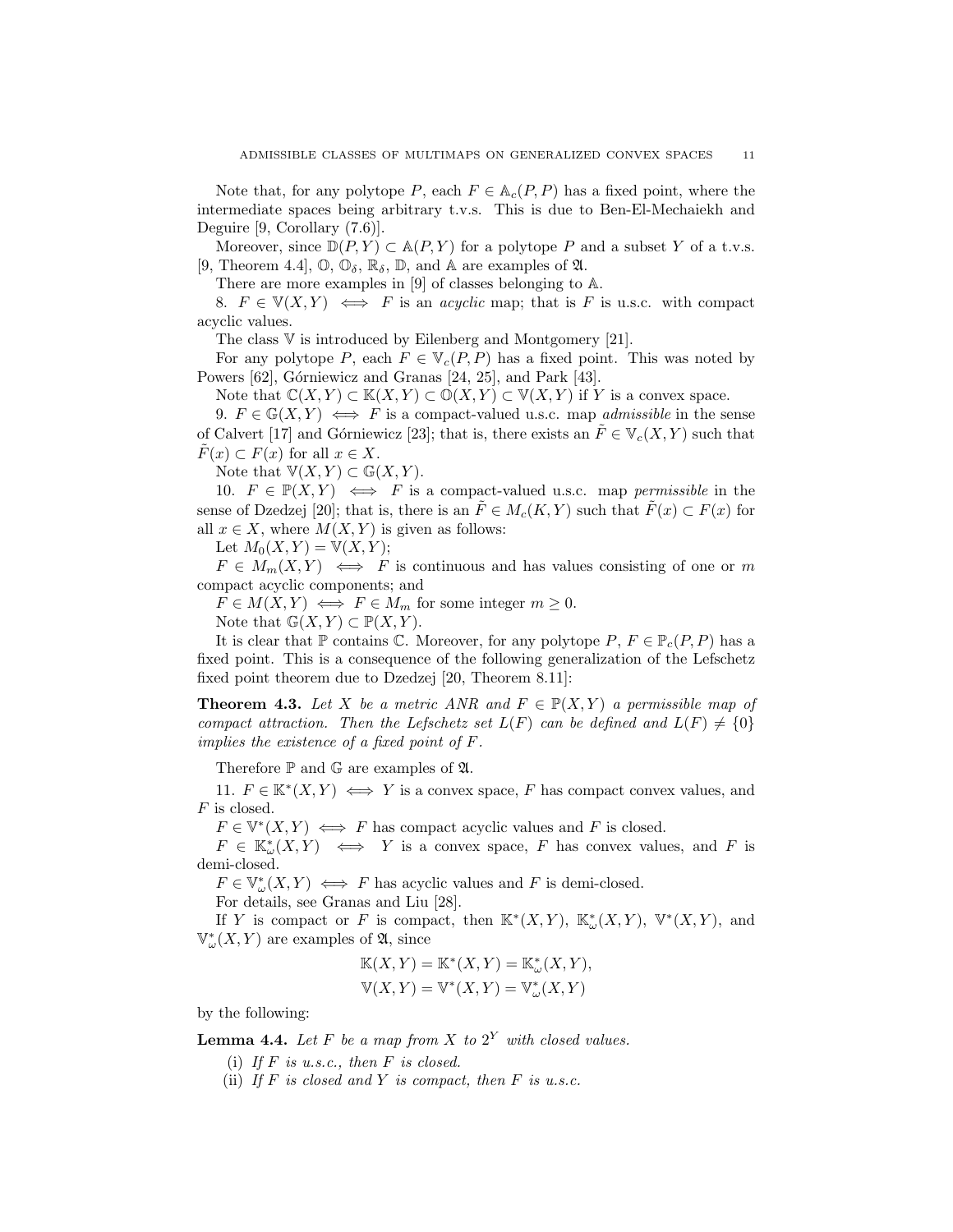# 4.2. Examples of the class  $\mathfrak{A}^{\pi}_{c}$

1. All of the examples of  $\mathfrak{A}_{c}(X, Y)$ .

In Examples 2-5, Y is a G-convex space.

2.  $F \in \mathbb{R}(X,Y) \Longleftrightarrow F(x)$  is G-convex for every  $x \in X$  and  $F^-(y)$  is open for each  $y \in Y$ .

This class of maps is originated by Browder [14].

3.  $F \in \mathbb{F}(X, Y) \iff F(x)$  is G-convex for every  $x \in X$  and  $\{\text{Int}F^-(y)\}_{y \in Y}$ covers X.

4.  $F \in \mathbb{T}(X, Y) \iff F(x)$  is G-convex and  $\bigcup_{V \in \mathcal{V}(x)} \bigcap_{x' \in V} F(x') \neq \emptyset$  for each  $x \in X$ , where  $V(x)$  is the neighborhood base of x in X.

This class of maps is originated by Lassonde [37].

5.  $F \in \Phi(X, Y) \Longleftrightarrow F(x)$  is G-convex for each  $x \in X$  and there is a selection  $\tilde{F}: X \to Y$  such that  $\tilde{F}^-(y)$  is open for each  $y \in Y$ .

This class of maps is originated by Ben-El-Mechaiekh et al. [11].

6.  $F \in M^{\pi}(X, Y) \Longleftrightarrow$  for any paracompact subset K of X,  $F|_K$  has a continuous selection.

By the Brouwer fixed point theorem,  $\mathbb{M}^{\pi}$  is an example of  $\mathfrak{A}_{c}^{\pi}.$ 

**Proposition 4.5.** If X is a topological space and Y a G-convex space, then  $\mathbb{R}(X, Y) \subset$  $\mathbb{F}(X, Y) = \mathbb{T}(X, Y) = \Phi(X, Y).$ 

*Proof.* As in the proof of Lassonde [37, Proposition 4.2], we can show that  $\mathbb{R} \subset$  $\mathbb{T} = \Phi$  since the intersection of G-convex sets is G-convex also.

For  $F \in \mathbb{T}(X, Y)$ , define  $\tilde{F}: X \multimap Y$  by  $\tilde{F}(x) = \bigcup_{V \in \mathcal{V}(x)} \bigcap_{x' \in V} F(x')$ . If  $A = \{x_1, \dots, x_n\} \in \langle \tilde{F}(x) \rangle$ , then for each  $i = 1, \dots, n$ ,  $x_i \in \bigcap_{x' \in V} F(x')$  for some  $V_i \in \mathcal{V}(x)$ . Put  $V = \bigcap_{i=1}^n V_i \in \mathcal{V}(x)$ . Then  $A \in \langle \bigcap_{x' \in V} F(x') \rangle$  and  $G\text{-co}A$  $\subset \bigcap_{x' \in V} F(x') \subset \tilde{F}(x)$  since  $\bigcap_{x' \in V} F(x')$  is G-convex. Hence  $\tilde{F}(x)$  is G-convex. And for each  $y \in Y, x \in \tilde{F}^-(y) \Rightarrow y \in \bigcap_{x' \in V} \tilde{F}(x')$  for some  $V \in \mathcal{V}(x) \Rightarrow y \in \tilde{F}(x')$ for all  $x' \in V \implies x \in V \subset \tilde{F}^-(y)$ , hence  $\tilde{F}^-(y)$  is open. So  $\tilde{F} \in \mathbb{R}(X,Y)$ ,  $F(x) \subset F(x)$  for all  $x \in X$  and

$$
X = \bigcup_{y \in Y} \tilde{F}^-(y) = \bigcup_{y \in Y} \text{Int}\tilde{F}^-(y) \subset \bigcup_{y \in Y} \text{Int}F^-(y).
$$

Hence  $F \in \mathbb{F}(X, Y)$ .

For  $F \in \mathbb{F}(X, Y)$ , suppose that  $\bigcup_{V \in \mathcal{V}(x)} \bigcap_{x' \in V} F(x') = \emptyset$  for some  $x \in X$ . Since  $X \subset \bigcup_{y \in Y} \text{Int}F^-(y), x \in \text{Int}F^-(y)$  for some  $y \in Y$  and there exists a  $V \in \mathcal{V}(x)$ such that  $V \subset \text{Int} F^-(y)$ . Then  $y \in \bigcap_{x' \in V} F(x')$ , which is a contradiction. Therefore  $F \in \mathbb{T}(X, Y)$ . This completes our proof

Let X be a topological space and Y an  $H$ -space. By Horvath [30, Theorem 3.2],  $\Phi(X,Y) \subset \mathbb{M}^{\pi}(X,Y)$ . So  $\mathbb{R}(X,Y), \mathbb{F}(X,Y), \mathbb{T}(X,Y)$ , and  $\Phi(X,Y)$  are examples of  $\mathfrak{A}^{\pi}_c(X, Y)$ .

7. For a convex space Y, we define  $S(X, Y)$  and  $S_w(X, Y)$  as follows:

 $F \in \mathbb{S}(X, Y) \Longleftrightarrow F$  is l.s.c. with closed convex values.

 $F \in \mathbb{S}_w(X, Y) \Longleftrightarrow$  there exist two subsets  $Z, C$  of X such that  $\dim_X(Z) \leq 0, C$ is denumerable, and

(i) for each  $x \in X \backslash C$ ,  $F(x)$  is closed in Y;

(ii) for each  $x \in X \backslash Z$ ,  $F(x)$  is convex; and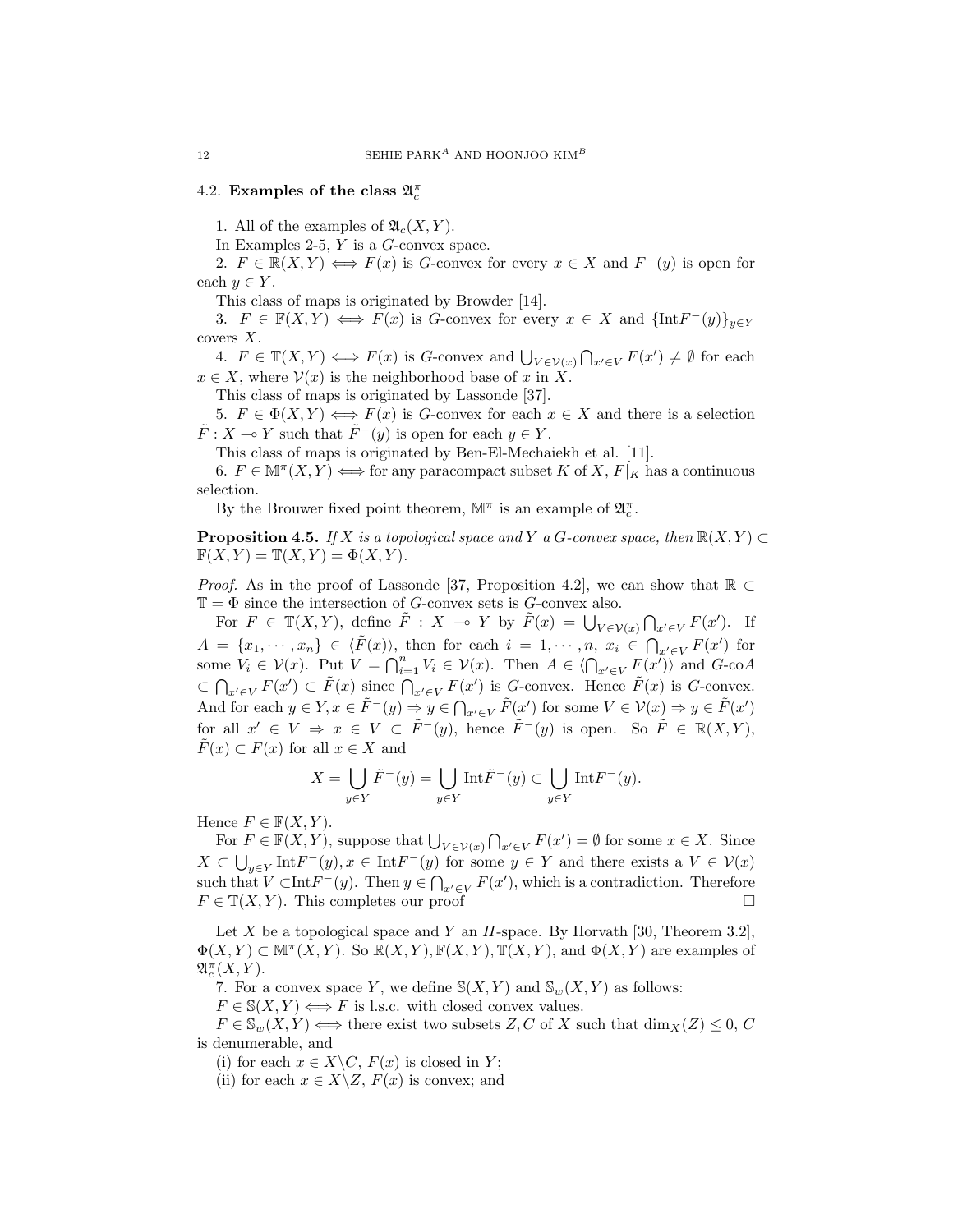(iii)  $F$  is l.s.c.

It is known that  $\mathbb{S}(X,Y) \subset \mathbb{S}_w(X,Y) \subset \mathbb{M}^{\pi}(X,Y)$  if Y is a Banach space and that  $S(X, Y) \subset \mathbb{M}^{\pi}(X, Y)$  if Y is a complete metric space with Michael's convex structure. See Michael [38] or Horvath [30].

# 4.3. Examples of the class  $\mathfrak{A}_{c}^{\sigma}$

1. Every example of  $\mathfrak{A}_{c}^{\pi}$ .

2.  $F \in \mathbb{K}_c^{\sigma}(X,Y) \Longleftrightarrow Y$  is a convex space and, for any  $\sigma$ -compact subset K of X, there is an  $F \in \mathbb{K}_c(X, Y)$  such that  $F(x) \subset F(x)$  for each  $x \in K$ .

 $\mathbb{K}_c^{\sigma}$  is the same as  $\mathbb{K}_c^+$  due to Lassonde [37].

**Proposition 4.6.** If X and Y are convex subsets of a t.v.s., then  $\mathbb{K}_c^{\sigma}$  contains the following classes:

- (1)  $\mathbb{M}^{\pi}(X, Y)$ , hence  $\mathbb{C}(X, Y)$ ,  $\mathbb{R}(X, Y)$  and  $\mathbb{F}(X, Y)$ .
- (2) All maps  $F: X \rightarrow Y$  of the form

$$
G: X = X_0 \xrightarrow{G_0} X_1 \xrightarrow{G_1} X_2 \longrightarrow \cdots \xrightarrow{G_n} X_{n+1} = Y,
$$

where  $X_i$   $(1 \leq i \leq n)$  is a convex subset of a t.v.s. and each  $G_i$   $(0 \leq i \leq n)$  belongs to  $\mathbb{K}(X_i, X_{i+1})$  or  $\mathbb{T}(X_i, X_{i+1})$ .

The class (2) of Proposition 4.6 is due to Lassonde [37].

3.  $\mathbb{V}_c^{\sigma}(X,Y) \iff$  for any  $\sigma$ -compact subset K of X, there is an  $\tilde{F} \in \mathbb{V}_c(X,Y)$ such that  $\tilde{F}(x) \subset F(x)$  for each  $x \in K$ .

 $\mathbb{V}_c^{\sigma}$  is the same as  $\mathbb{V}_c^+$  due to Park, Singh, and Watson [58], and contains the following classes:

(1)  $\mathbb{K}_c^{\sigma}(X, Y)$  if Y is a convex space. (2) G.

For any example X of  $\mathfrak{A}$ , we have  $\mathbb{X} \subset \mathbb{X}_c \subset \mathbb{X}_c^{\pi} \subset \mathbb{X}^{\sigma}$ , which are examples of  $\mathfrak{A}_c^{\sigma}$  .

# 4.4. Examples of the class  $\mathfrak{A}_{c}^{\kappa}$

- 1. Every example of  $\mathfrak{A}^\kappa_c.$
- 2.  $F \in M(X, Y) \iff Y$  is a convex space and, for any compact subset K of X, there exist a polytope  $P \subset Y$  and a selection  $s \in \mathbb{C}(K, P)$  of  $F|_K$ .

Note that M contains  $\Phi$  [11, Théorème 2.2] if Y is a convex space.

3.  $F \in \mathbb{K}_c^{\kappa}(X,Y) \iff Y$  is a convex space and for any compact subset K of X, there exists an  $\tilde{F} \in \mathbb{K}_c(K, Y)$  such that  $\tilde{F}(x) \subset F(x)$  for each  $x \in K$ .

Note that  $\mathbb{K}_c^{\kappa}$  contains  $\mathbb{M}$ .

For any example X of  $\mathfrak{A}$ , we have  $\mathbb{X} \subset \mathbb{X}_c \subset \mathbb{X}_c^{\pi} \subset \mathbb{X}_c^{\sigma} \subset \mathbb{X}_c^{\kappa}$ , all of which are examples of  $\mathfrak{A}_{c}^{\kappa}$ .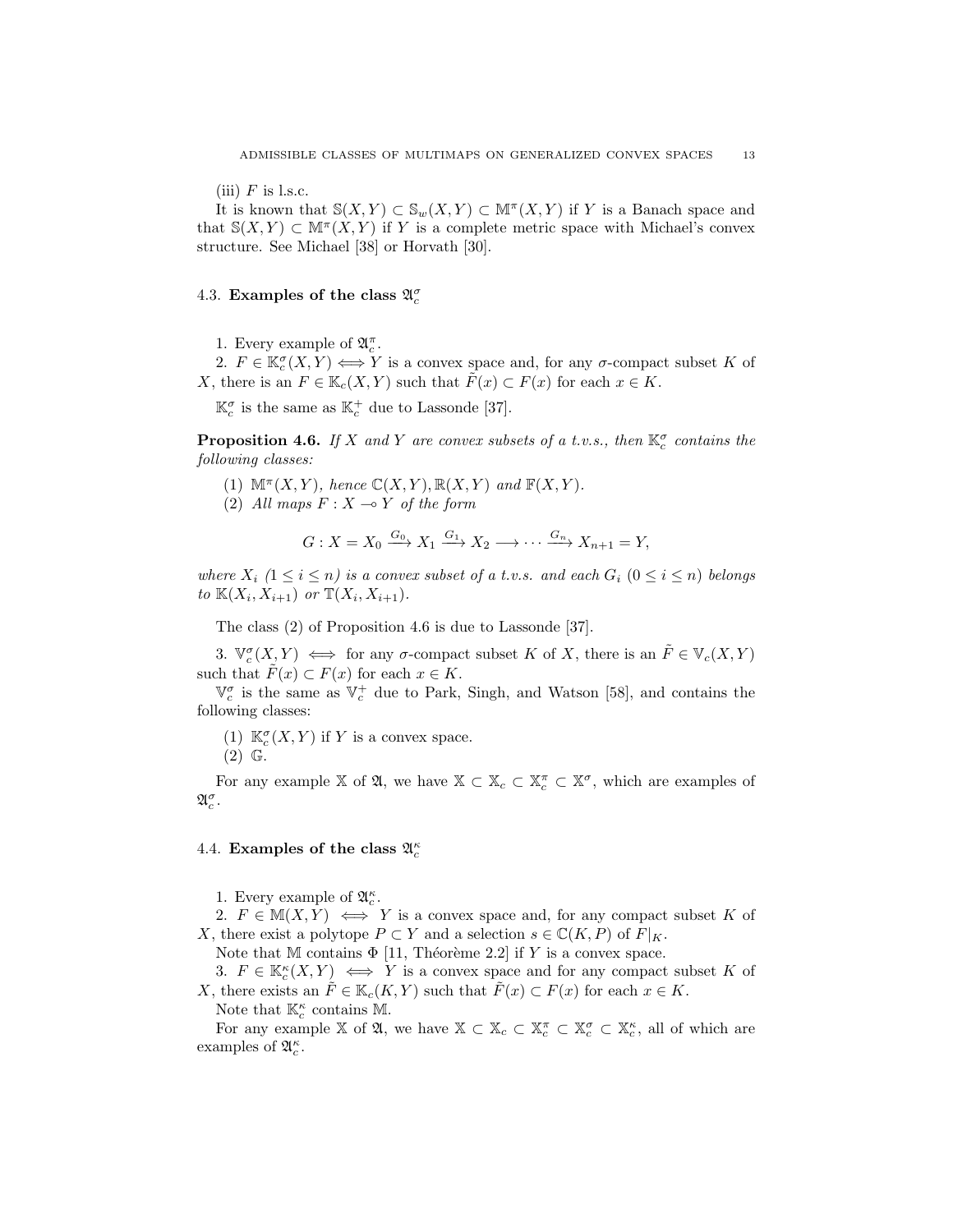#### **REFERENCES**

- 1. C. Bardaro and R. Ceppitelli, "Some further generalizations of Knaster-Kuratowski-Mazurkiewicz theorem and minimax inequalities", Journal of Mathematical Analysis and Applications, vol. 132, no.2, pp. 484–490, 1988.
- 2. C. Bardaro and R. Ceppitelli, "Applications of the generalized Knaster-Kuratowski-Mazurkiewicz theorem to variational inequalities", Journal of Mathematical Analysis and Applications, vol. 137, no. 1, pp. 46–58, 1989.
- 3. C. Bardaro and R. Ceppitelli, "Fixed point theorems and vector-valued minimax theorems", Journal of Mathematical Analysis and Applications, vol. 146, no. 2, pp. 363–373, 1990.
- 4. J.C. Bellenger, "Existence of maximizable quasiconcave functions on paracompact convex spaces", Journal of Mathematical Analysis and Applications, vol. 123, no. 2, pp. 333–338, 1987.
- 5. H. Ben-El-Mechaiekh, "The coincidence problem for compositions of set-valued maps", Bulletin of the Australian Mathematical Society, vol. 41, no. 3, pp. 421–434, 1990.
- 6. H. Ben-El-Mechaiekh, "Note on a class of set-valued maps having continuous selections", in Fixed Point Theory and Applications (M.A.Théra and J.-B. Baillon, Eds.), Longman Sci. & Tech., Essex, pp. 33–43, 1991.
- 7. H. Ben-El-Mechaiekh and P. Deguire, "Approximation of non-convex set-valued maps", Comptes Rendus de l'Académie des Sciences - Series I - Mathematics, vol. 312. no., pp. 379–384, 1991.
- 8. H. Ben-El-Mechaiekh and P. Deguire, "Approachability and fixed points for non-convex setvalued maps", Journal of Mathematical Analysis and Applications, vol. 170. no. 2, pp. 477– 500, 1992.
- 9. H. Ben-El-Mechaiekh and P. Deguire, "General fixed point theorems for non-convex set-valued maps", Comptes Rendus de l'Académie des Sciences - Series I - Mathematics, vol. 312, no., pp. 433-438, 1992.
- 10. H. Ben-El-Mechaiekh, P. Deguire et A. Granas, "Une alternative non lin´eaire en analyse convexe et applications", Comptes Rendus de l'Académie des Sciences - Series I - Mathematics vol. 295, no., pp. 257–259, 1982.
- 11. H. Ben-El-Mechaiekh, P. Deguire et A. Granas, "Points fixes et coincidences pour les applications multivoque", Comptes Rendus de l'Académie des Sciences - Series I - Mathematics vol. 295, no., I, 337–340 ; II, pp. 381–384, 1982.
- 12. R. Bielawski, "Simplicial convexity and its applications", Journal of Mathematical Analysis and Applications, vol. 127, no. 1, pp. 155–171, 1987.
- 13. A. Bressan and G. Colombo, "Extensions and selections of maps with decomposable values", Studia Mathematica, vol. 90. no., pp. 69–86, 1988.
- 14. F.E. Browder, "A new generalization of the Schauder fixed point theorem", Mathematische Annalen, vol. 174. no. 4, pp. 285–290, 1967.
- 15. F.E. Browder, "The fixed point theory of multi-valued mappings in topological vector spaces", Mathematische Annalen, vol. 177, no. 4, pp. 283–301, 1968.
- 16. F.E. Browder, "On a sharpened form of the Schauder fixed-point theorem", Proceedings of the National Academy of Sciences of the United States of America, vol. 74, no. 11, pp. 4749–4751, 1977.
- 17. B.D. Calvert, "The local fixed point index for multivalued transformations in a Banach space", Mathematische Annalen, vol. 190. no. 2, pp. 119–128, 1970.
- 18. J. Dugundji, "Modified Vietoris theorems for homotopy", Fundamenta Mathematicae, vol. 66, pp. 223-235, 1970.
- 19. J. Dugundji and A. Granas, Fixed Point Theory, PWN, Warszawa, 1982.
- 20. Z. Dzedzej, "Fixed point index theory for a class of nonacyclic multivalued maps", Dissertationes Mathematicae, vol. 253, 53pp., 1985.
- 21. S. Eilenberg and D. Montgomery, "Fixed point theorems for multivalued transformations", The American Journal of Mathematics, vol. 58, no. 2, pp. 214–222, 1946.
- 22. K. Fan, "A generalization of Tychonoff's fixed point theorem", Mathematische Annalen, vol. 142, no. 3, pp. 305–310, 1961.
- 23. L. Górniewicz, "Homological methods in fixed point theory of multivalued maps", *Disserta*tiones Mathematicae, vol. 129, 71pp., 1976.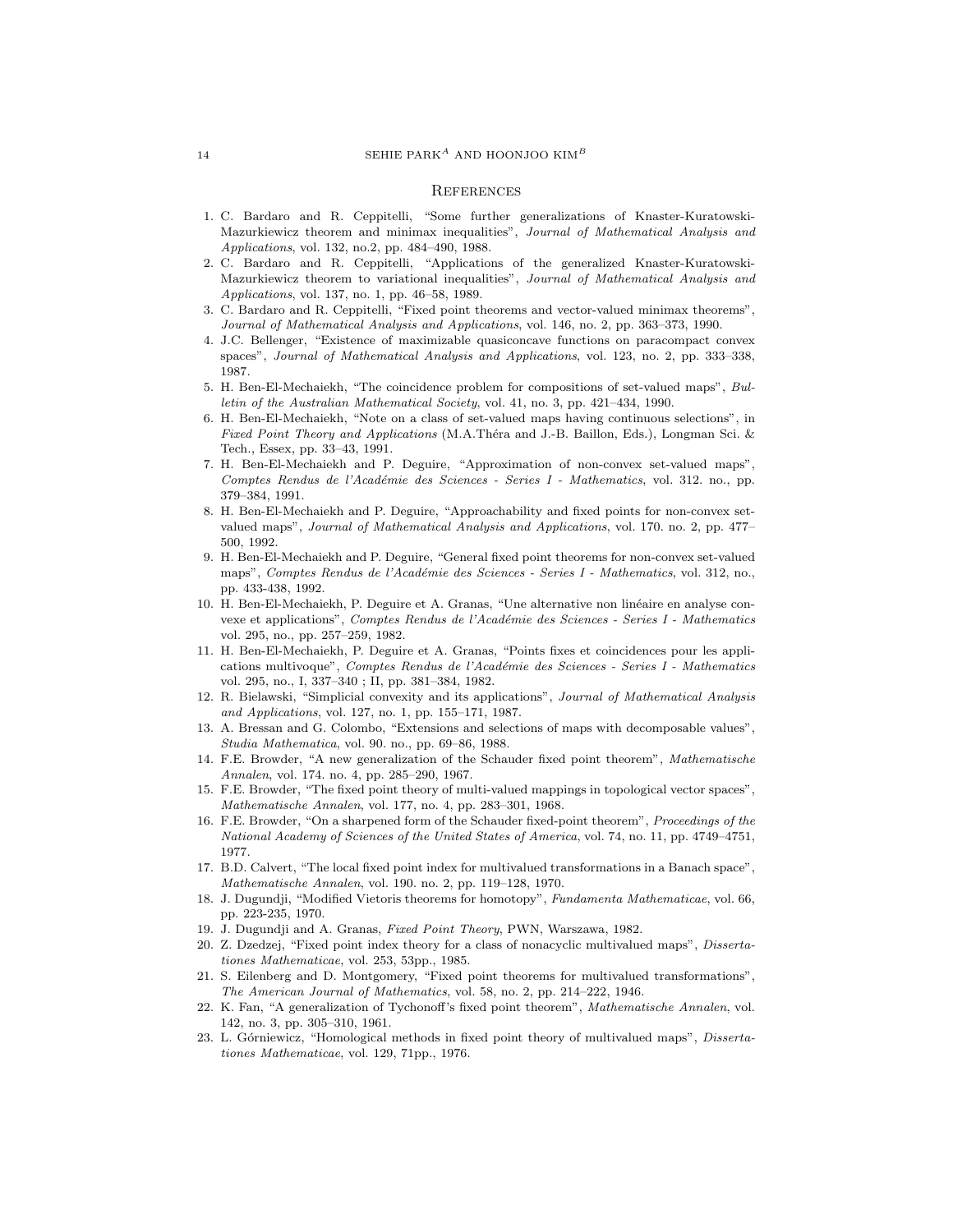- 24. L. Górniewicz and A. Granas, "Some general theorems in coincidence theory", Journal de Mathématiques Pures et Appliquées, vol. 60. no., pp. 361-373, 1981.
- 25. L. Górniewicz and A. Granas, "Topology of morphisms and fixed point problems for setvalued maps", in Fixed Point Theory and Applications (M.A. Thera and J.-B. Baillon, eds.), Longman Sci. & Tech., Essex, pp. 173–191, 1991.
- 26. A. Granas, "Point fixed pour les applications compacte: Espaces de Lefschetz et la théorie de l'indice", in Séminaire de mathématiques supérieures, vol. 68, Press. Univ. Montréal, pp. 9-172, 1980.
- 27. A. Granas, "Sur quelques méthodes topologiques en analyse convexe", in Séminaire de mathématiques supérieures, vol. 110, Press. Univ. Montréal, pp. 11–77, 1991.
- 28. A. Granas and F.-C. Liu, "Coincidences for set-valued maps and minimax inequalities", Journal de Mathématiques Pures et Appliquées, vol. 65, no., pp. 119–148, 1986.
- 29. C. D. Horvath, "Points fixes et coincidences pour les applications multivoques sans convexité", Comptes Rendus de l'Académie des Sciences - Series I - Mathematics, vol. 296, no., pp. 403– 406, 1983.
- 30. C.D. Horvath, "Contractibility and generalized convexity", Journal of Mathematical Analysis and Applications, vol. 156, no. 2, pp. 341–357, 1991.
- 31. I. Jo´o, "On some convexities", Acta Mathematica Hungarica, vol. 54, no. 1, pp. 163–172, 1989.
- 32. I. Joó and L.L. Stachó, "A note on Ky Fan's minimax theorem", Acta Mathematica Academiae Scientiarum Hungarica, vol. 39, no. 4, pp. 401–407, 1982.
- 33. S. Kakutani, "A generalization of Brouwer's fixed-point theorem", Duke Mathematical Journal, vol. 8, no. 3, pp. 457–459, 1941.
- 34. H. Komiya, "Convexity on a topological space", Fundamenta Mathematicae, vol. 111, pp. 107–113, 1981.
- 35. M. Lassonde, "On the use of KKM multifunctions in fixed point theory and related topics", Journal of Mathematical Analysis and Applications, vol. 97, no.1, pp. 151–201, 1983.
- 36. M. Lassonde, "Fixed points for Kakutani factorizable multifunctions", Journal of Mathematical Analysis and Applications, vol. 152, no. 1, pp. 46–60, 1990.
- 37. M. Lassonde, "Réduction du cas multivoque au cas univoque dans les problèmes de coincidence", in Fixed Point Theory and Applications (M.A. Théra and J.-B. Baillon, Eds.), pp.293–302, Longman Sci. & Tech., Essex, 1991.
- 38. E. Michael, "Convex structures and continuous selections", Canadian Journal of Mathematics, vol. 11, pp. 556–575, 1959.
- 39. S. Park, "Generalized Fan-Browder fixed point theorems and their applications", in Collection of Papers Dedicated to J. G. Park, pp.51–77, Jeunpook National University, Jeunju, 1989.
- 40. S. Park, "Generalizations of Ky Fan's matching theorems and their applications", Journal of Mathematical Analysis and Applications, vol. 141, no. 1, pp. 164–176, 1989.
- 41. S. Park, "Generalizations of Ky Fan's matching theorems and their applications, II", Journal of the Korean Mathematical Society , vol. 28, no. 2, pp. 275–283, 1991.
- 42. S. Park, "Fixed point theory of multifunctions in topological vector spaces", Journal of the Korean Mathematical Society, vol. 29, no. 1, pp. 191–208, 1992.
- 43. S. Park, "Cyclic coincidence theorems for acyclic multifunctions on convex spaces", Journal of the Korean Mathematical Society, vol. 29, no. 2, pp. 333–339, 1992.
- 44. S.Park, "Some coincidence theorems on acyclic multifunctions and applications to KKM theory", in 'Fixed Point Theory and Applications (K.-K. Tan, Ed.), World Scientific, River Edge, NJ, pp. 248–277, 1992.
- 45. S. Park, "Some coincidence theorems on acyclic multifunctions and applications to KKM theory, II", in Lecture Note Series Global Analysis Research Center, Seoul National University, Seoul, vol.3, pp. 103-120, 1992.
- 46. S. Park, "On the KKM type theorems on spaces having certain contractible subsets", Kyungpook Mathematical Journal, vol. 32, no. 3, pp. 607–628, 1992.
- 47. S. Park, "On minimax inequalities on spaces having certain contractible subsets", Bulletin of the Australian Mathematical Society, vol. 47, no. 1, pp. 25–40, 1993.
- 48. S. Park, "The Brouwer and Schauder fixed point theorems for spaces having certain contractible subsets", Bulletin of the Korean Mathematical Society, vol. 30, no. 1, pp. 83-89, 1993.
- 49. S. Park, "Acyclic maps, minimax inequalities, and fixed points", Nonlinear Analysis: Theory, Methods & Applications, vol. 24, no. 11, pp. 1549-1554, 1995.